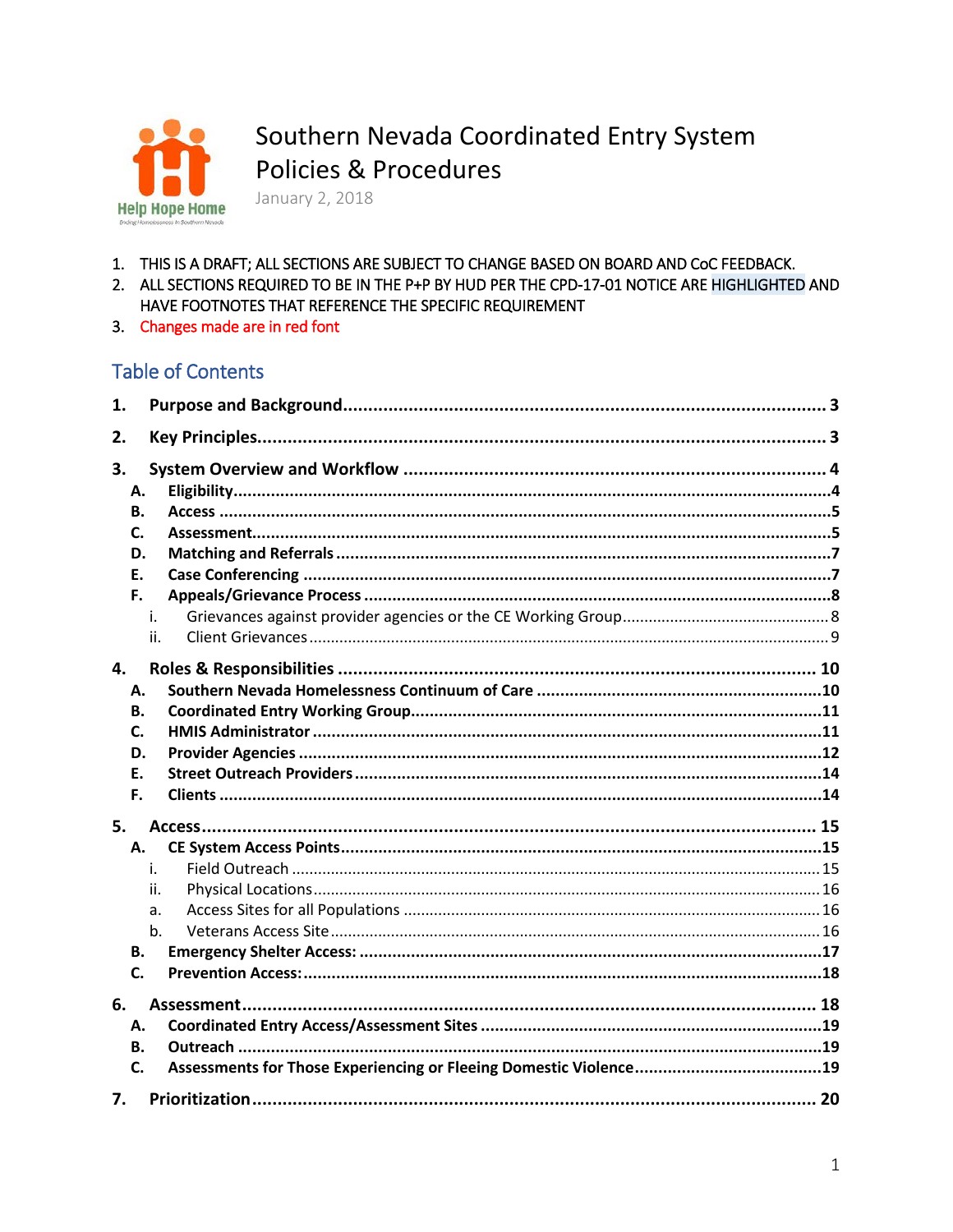<span id="page-1-0"></span>

| А.<br>В.  |                                                                       |  |
|-----------|-----------------------------------------------------------------------|--|
| C.        |                                                                       |  |
| D.        | Transitional Housing and Permanent Housing (including RRH and PSH) 21 |  |
| 8.        |                                                                       |  |
| А.        |                                                                       |  |
| <b>B.</b> |                                                                       |  |
| C.        |                                                                       |  |
| i.        |                                                                       |  |
| ii.       |                                                                       |  |
| a.        |                                                                       |  |
| iii.      |                                                                       |  |
| iv.       |                                                                       |  |
| 9.        |                                                                       |  |
| Α.        |                                                                       |  |
| В.        |                                                                       |  |
| C.        |                                                                       |  |
| D.        |                                                                       |  |
| Е.        |                                                                       |  |
| F.        |                                                                       |  |
| 10.       |                                                                       |  |
|           |                                                                       |  |
| 11.       |                                                                       |  |
| А.        |                                                                       |  |
| <b>B.</b> |                                                                       |  |
| C.        |                                                                       |  |
| 12.       |                                                                       |  |
| 13.       |                                                                       |  |
| А.        |                                                                       |  |
| В.        |                                                                       |  |
| C.        |                                                                       |  |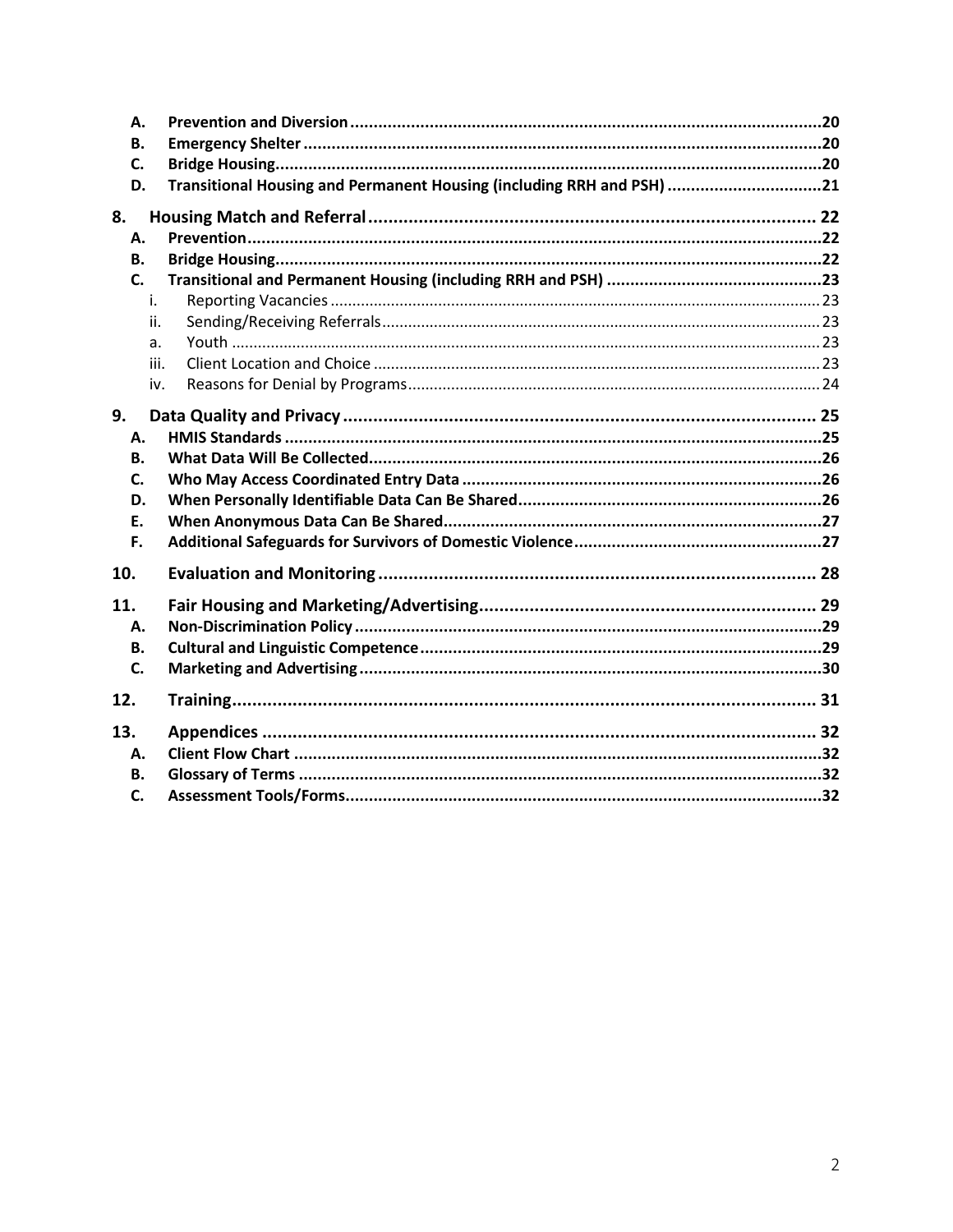#### 1. PURPOSE AND BACKGROUND

The Southern Nevada Coordinated Entry System for homeless services launched its Households without Minor Children pilot in July 2014, and launched implementation for sub-populations (i.e., Families/Households with Minor Children, Youth, and people experiencing or fleeing domestic violence) in October 2017. This document outlines the policies and procedures for all populations experiencing homelessness in Southern Nevada. Where relevant, unique and separate policies and procedures that apply to particular sub-populations are noted.

The Southern Nevada Continuum of Care, which includes all of the housing and homeless service providers in Southern Nevada, uses the Coordinated Entry System to engage individuals and families in housing and services. Coordinated Entry is a centralized or coordinated process designed to streamline participant intake, assessment, and provision of referrals. A Coordinated Entry system covers a specific geographic area, is easily accessed by anyone seeking housing or services, is well advertised, and includes comprehensive and standardized assessment, prioritization, and referral processes.

The purpose of a Coordinated Entry System is to ensure that all people experiencing a housing crisis have fair and equal access and are quickly identified, assessed for, and connected to housing and homeless services based on their strengths and needs. It uses standardized tools and practices, incorporates a system-wide Housing First (no barriers to entry) approach, and, in an environment of scarce resources, coordinates housing support so that those with the highest vulnerability and most severe service needs are prioritized.

Implementing Coordinated Entry is a federal requirement for several federal programs under the Department of Housing and Urban Development (HUD). In Southern Nevada, we have used it as an opportunity to initiate changes in our homeless response system, shifting from an ad hoc access and assessment process to a standardized process for all clients with coordinated referrals to housing and supportive services.

A glossary of key terms and commonly used acronyms used throughout these Policies & Procedures is available as an appendix.

# <span id="page-2-0"></span>2. KEY PRINCIPLES

As part of Southern Nevada's planning and design process for Coordinated Entry (CE), the community articulated the following principles:

- *Easily accessible for clients*: Ensuring that the broad community can easily access the CE system will be a priority.
- Ease of use for agencies: The system will be designed so that participating agencies will not be excessively burdened by additional processes.
- Housing focused: All parts of the CE system will maintain a focus on housing.
- Prioritize based on need: Options for presenting clients will be prioritized based on need, rather than a first come, first served basis.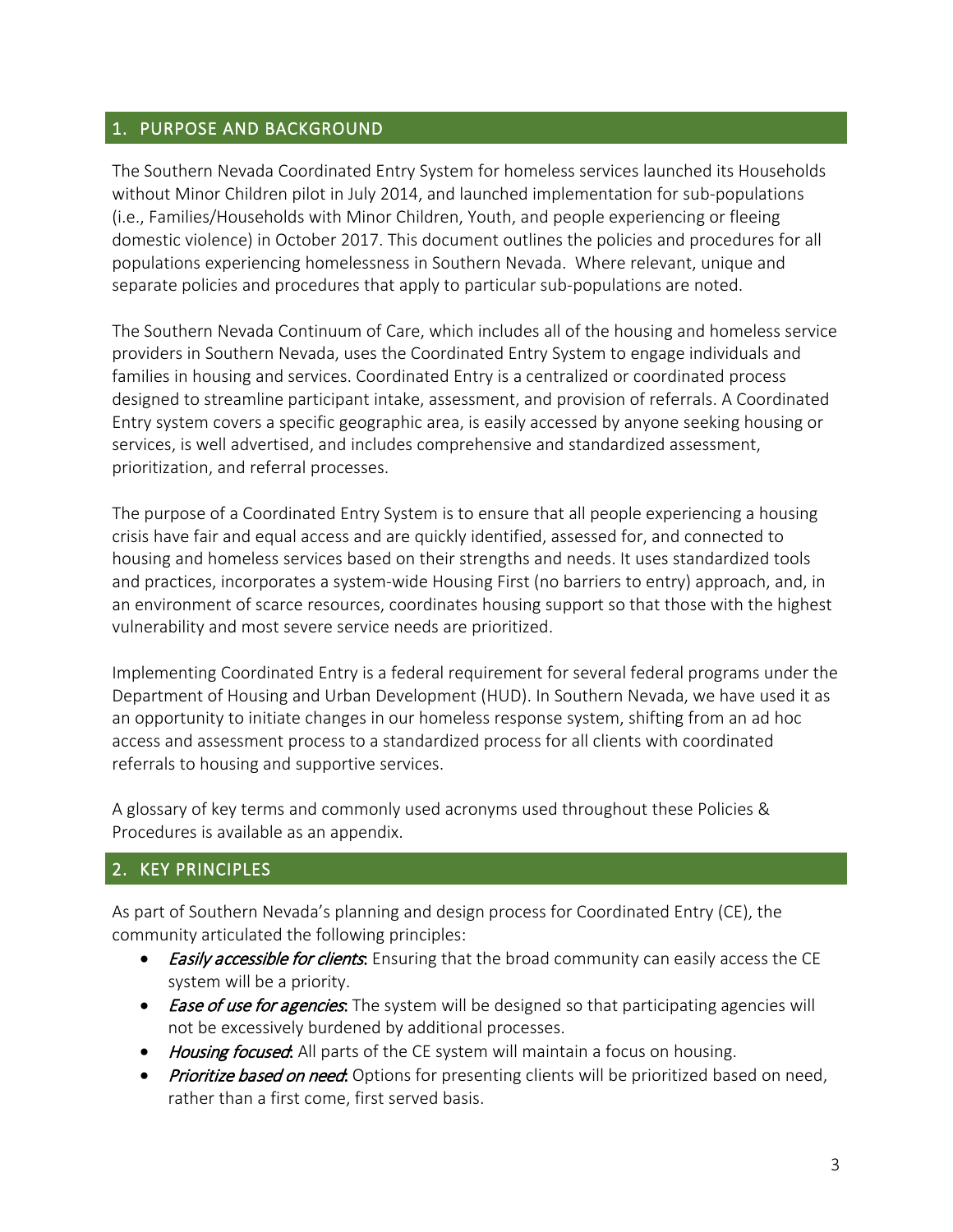- Housing First: The Southern Nevada CE system will incorporate a Housing First philosophy by ensuring that homeless clients will be housed regardless of any presenting mental health or substance using status, and ensuring that clients with the highest level of acuity are provided the most intensive housing and service interventions available.
- Sustainable: The CE system will be sustainable over time in terms of funding, staffing, and other resources.
- Client centered: The CE system will strive to meet the individual needs of every client by being supportive and flexible, allowing for client choice and self-sufficiency.
- Coordinated services: The services provided by homeless service providers participating in the CE system will be coordinated, minimizing duplication.
- Use of real-time data: The CE system will pursue the ability to use real-time data from the Clarity system to form the basis of CE decision-making, accountability, and resource allocation.
- Accountable: To ensure accountability, the system will be monitored and evaluated on a real-time basis and providers will be held accountable to decisions made during the CE system planning process.
- Leverage existing partnerships and resources. The CE system will not completely "reinvent the wheel," and will leverage and improve upon existing partnerships and resources to minimize implementation "growing pains."
- Quality Assurance: The CE system must have a mechanism for ongoing, regular quality assurance to ensure rigor and consistency in tools, standards, and staff trainings.
- Access: Access should be as low barrier as possible and offer immediate engagement (i.e., assessment that will lead to connection to needed services).
- Interdependency. The CE system will promote interdependency
	- o between programs, by promoting trust about assessments, referrals, and warm handoffs, and
	- o between programs and clients, as clients are connected to the right intervention with consideration for their preferences.
- Streamlined Process: The CE process should be streamlined for clients and front line staff by reducing the number of times clients are asked redundant questions throughout the system of care, improving efficiency.

# <span id="page-3-0"></span>3. SYSTEM OVERVIEW AND WORKFLOW

The Southern Nevada Coordinated Entry system is a collaboration of multiple community, government, and faith-based agencies that collectively provide services that range from prevention of homelessness to permanent housing placements. Consumers are linked to supports needed to obtain and sustain housing.

# <span id="page-3-1"></span>A. Eligibility

Our CE system is designed to serve anyone in Southern Nevada who is experiencing a housing crisis. This includes those who are: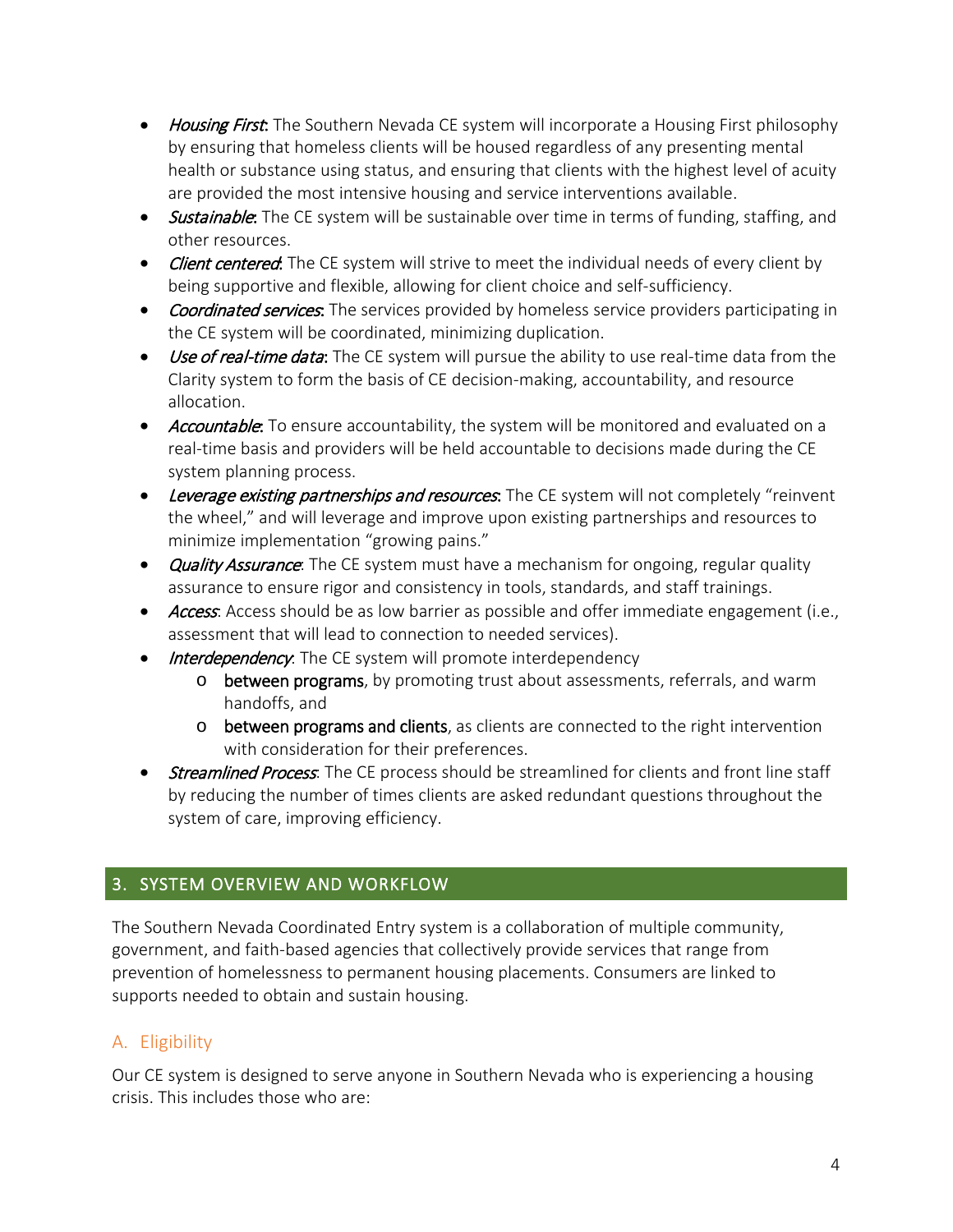- Unsheltered (i.e., living in a place not meant for human habitation, including outside, in a car, on the streets, or in an encampment),
- Sheltered (e.g., in emergency shelter, transitional housing, or safe haven), or
- At imminent risk of homelessness (e.g., will lose primary nighttime residence within 14 days and/or is fleeing or attempting to flee domestic violence, has no subsequent residence identified, and lacks resources and support to obtain other permanent housing).

# <span id="page-4-0"></span>B. Access

Consumers connect to services through one of two portals:

- Access Sites: A number of physical sites provide a walk-in option for individuals and families who need to connect to homeless services. Clients who indicate that they are homeless or at risk of homelessness will be given a community housing assessment or an appointment for a future assessment.
- Outreach: Outreach teams engage homeless individuals and families living outside, help facilitate and/or deliver health and basic needs services, deliver community housing assessments, and connect clients to other homeless services.

# <span id="page-4-1"></span>C. Assessment

Severity and type of needs are assessed through a variety of tools:

- SATT Pre-Screen: The Short Assessment Triage Tool, a community-developed tool that is used with all clients to: collect basic information regarding the individual or family, identify immediate safety needs, and identify which sub-population assessment is best suited for the individual or family.
- CHAT (for single adults/households without minor children): The Community Housing Assessment Tool, a community-developed tool that prioritizes single adults for available permanent housing based on acuity and chronicity.
- **TAY VI-SPDAT:** A combination of the TAY Triage Tool and the VI-SPDAT that predicts which youth are most likely to experience long-term homelessness, and prioritizes youth who are on a trajectory to becoming chronically homeless adults.
- F-CHAT (for families/households with minor children): The Family Community Housing Assessment Tool, a community developed tool that prioritizes families for available permanent housing based on acuity and chronicity.
- DV Housing Assessment (for individuals or families who were initially assessed through a DV crisis assessment and are now residing in a DV shelter): A community-developed tool that assesses stability and safety to those who've recently experienced a domestic violence crisis. The assessment is performed by DV shelter providers and will gauge preparedness based on safety and support factors for referrals to housing.

The tools gather only enough client information to determine the severity of need and eligibility for housing and related services. In addition, the community believes that these tools are appropriately adjusted according to specific subpopulations (e.g., youth, individuals, families,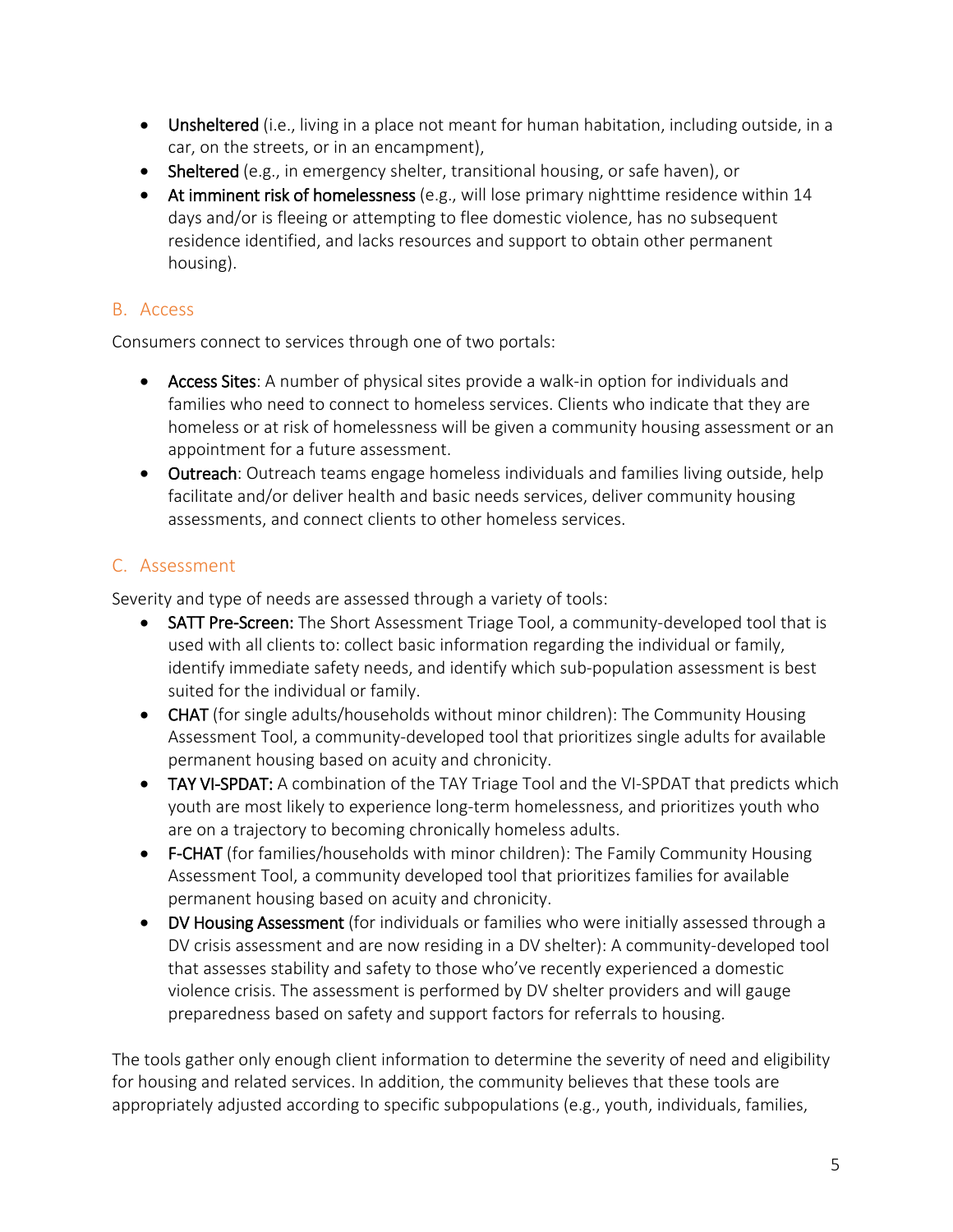and chronically homeless.) The community also believes that these tools reflect the developmental capacity of the clients being assessed. The tools incorporate a person-centered approach, in that they are at least partly based on clients' strengths, goals, risks, and protective factors, they are easily understood by clients, and they are sensitive to clients' lived experiences. Finally, these tools use locally specific assessment approaches that reflect the characteristics and attributes of the CoC and CoC participants.

The current version of each tool (with the exception of the DV Housing Assessment) is available in the Southern Nevada Homeless Management Information System (HMIS). All areas where in-person assessments are conducted will be made as safe and confidential as possible within reason so that people will feel comfortable identifying sensitive information or safety issues.

No person will be screened out of the CE process due to perceived barriers to housing or services, including, but not limited to: too little or no income, active or past substance abuse, domestic violence history, resistance to receiving services, the type or extent of a disability, the services or supports that are needed because of a disability, a history of evictions or of poor credit, a history of lease violations, a history of not being a leaseholder, or a criminal record.<sup>[1](#page-5-0)</sup>

All participants in the CE process will be freely allowed to decide what information they provide during the assessment process and to refuse to answer assessment questions. Although participants may be ineligible for some programs based on a lack of information, a participant's refusal to answer questions will not be used as a reason to terminate the participant's assessment, nor will it be used as a reason to refuse to refer the participant to programs for which the participant appears to be eligible.<sup>[2](#page-5-1)</sup>

The assessment process will not require disclosure of any specific disabilities or diagnoses. However, the assessment process may attempt to collect specific information about a person's diagnoses or disabilities as is necessary:

- to determine program eligibility;
- to make appropriate referrals;
- to determine client vulnerability or severity of need; and/or,

*(requirement partially met here; fully met in other section of P+P)*

<span id="page-5-0"></span> $1$  Assessment: Process – CoC maintains written policies and procedures that prohibit the coordinated entry process from screening people out of the coordinated entry process due to perceived barriers to housing or services, including, but not limited to, too little or no income, active or a history of substance abuse, domestic violence history, resistance to receiving services, the type or extent of a disability-related services or supports that are needed, history of evictions or poor credit, lease violations or history of not being a leaseholder, or criminal record. (HUD Coordinated Entry Notice: Section II.B.4)

<span id="page-5-1"></span> $2$  Assessment: Participant Autonomy/Prioritization: Non-discrimination

CoC coordinated assessment participants are freely allowed to decide what information they provide during the assessment process, to refuse to answer assessment questions and to refuse housing and service options without retribution or limiting their access to other forms of assistance. Written policies and procedures specify the conditions for participants to maintain their place in coordinated entry prioritization lists when the participant rejects options. \*Note – Programs may require participants to provide certain pieces of information to determine program eligibility only when the applicable program regulation requires the information to establish or document eligibility. (HUD Coordinated Entry Notice: Section II.B.11)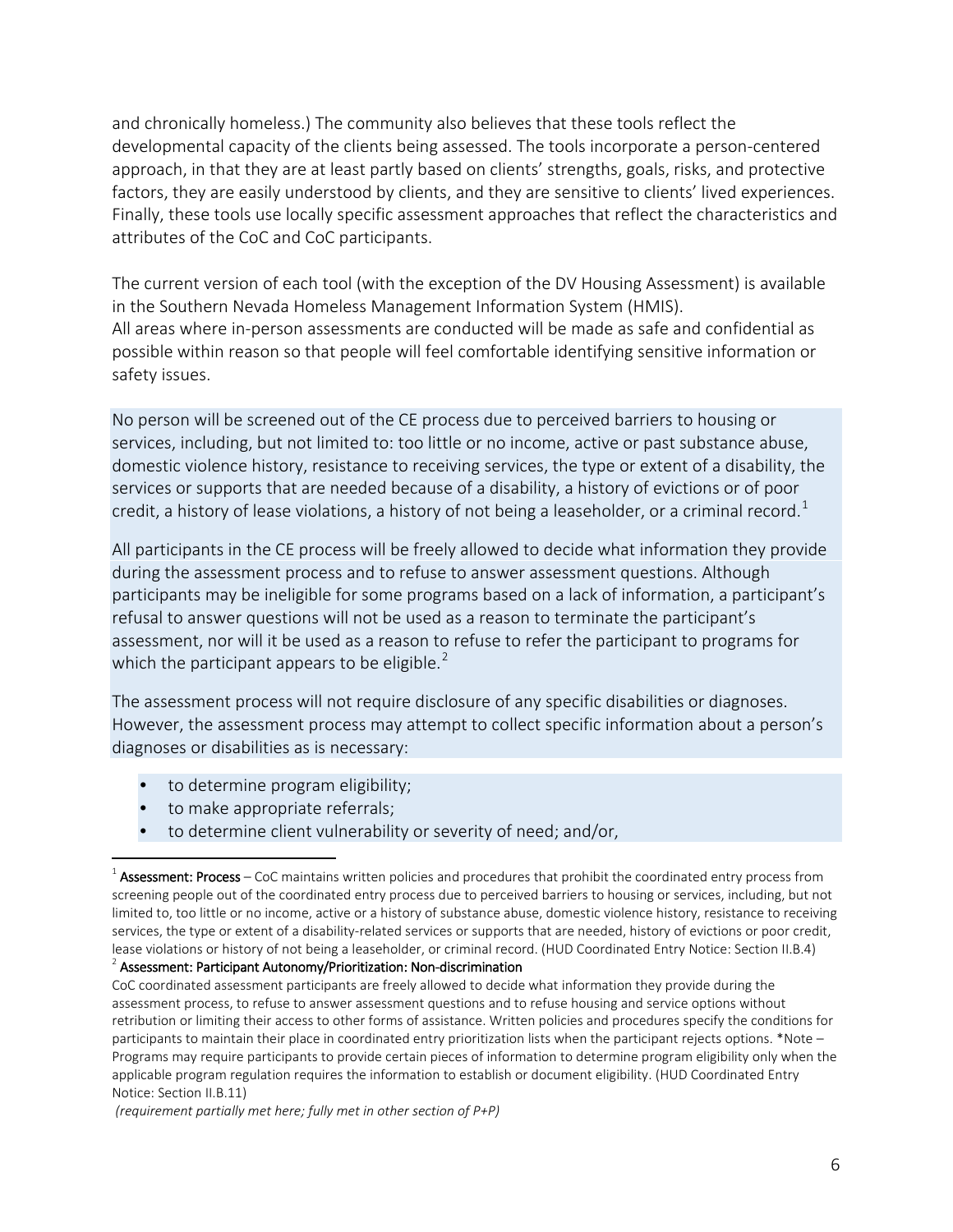• to provide a reasonable accommodation for the person being served.<sup>[3](#page-6-2)</sup>

# <span id="page-6-0"></span>D. Matching and Referrals

Clients are matched with available resources based on need and vulnerability. The most vulnerable clients are prioritized for available housing and services. The full continuum of our homeless housing and services are available through the Southern Nevada CE system.

All programs receiving referrals through the CE system, including CoC/ESG funded programs, must use the CE system established by the CoC as the only referral source from which to consider filling vacancies in housing and/or services. Provider agencies not participating in the CE system will nonetheless be required to use the CE system to link their clients to the housing and services programs that are participating in CE. The Coordinated Entry Working Group (CE Working Group) will maintain and annually update a list of all participating providers and resources that may be accessed through referrals from the CE system. The annually updated list will be available on the Southern Nevada Homelessness Continuum of Care's website, at http://helphopehome.org/coordinated-entry.

Each CoC project must establish specific eligibility criteria that the project will use to make enrollment determinations, and these criteria must be made available to the public. Determining *eligibility* is a different process than determining *prioritization*:

- Eligibility refers to limitations on who can be accepted into a program based on the program's funding sources, authorizing regulations, real estate covenants or rental agreements, and capacity to provide necessary services.
- Prioritization refers to the order in which eligible persons will be referred to a project based on factors such as need and vulnerability.<sup>[4](#page-6-3)</sup>

# <span id="page-6-1"></span>E. Case Conferencing

For persons experiencing homelessness, referral to transitional housing, rapid rehousing, and permanent supportive housing interventions will be intentionally and primarily made in a centralized manner, following the prioritization methodology outlined in these policies and procedures. To ensure that all individuals are matched to appropriate resources based on

<span id="page-6-2"></span><sup>&</sup>lt;sup>3</sup> Assessment: Privacy Protections

CoC has established written policies and procedures establishing that the assessment process cannot require disclosure of specific disabilities or diagnosis. Specific diagnosis or disability information may only be obtained for purposes of determining program eligibility to make appropriate referrals. (HUD Coordinated Entry Notice: Section II.B.12.f) <sup>4</sup> Prioritization: Non-Discrimination

<span id="page-6-3"></span>CoC does not use data collected from the assessment process to discriminate or prioritize households for housing and services on a protected basis, such as race, color, religion, national origin, sex age, familial status, disability, actual or perceived sexual orientation, gender identify or marital status. CoC's written policies and procedures for CE document how determining eligibility is a different process than prioritization. *\*Note – In certain circumstances some projects may use disability status or other protected class information to limit enrollment, but only if Federal or State statute explicitly allows the limitation (e.g. HOPWA-funded projects may only serve participants who are HIV+/AIDS).*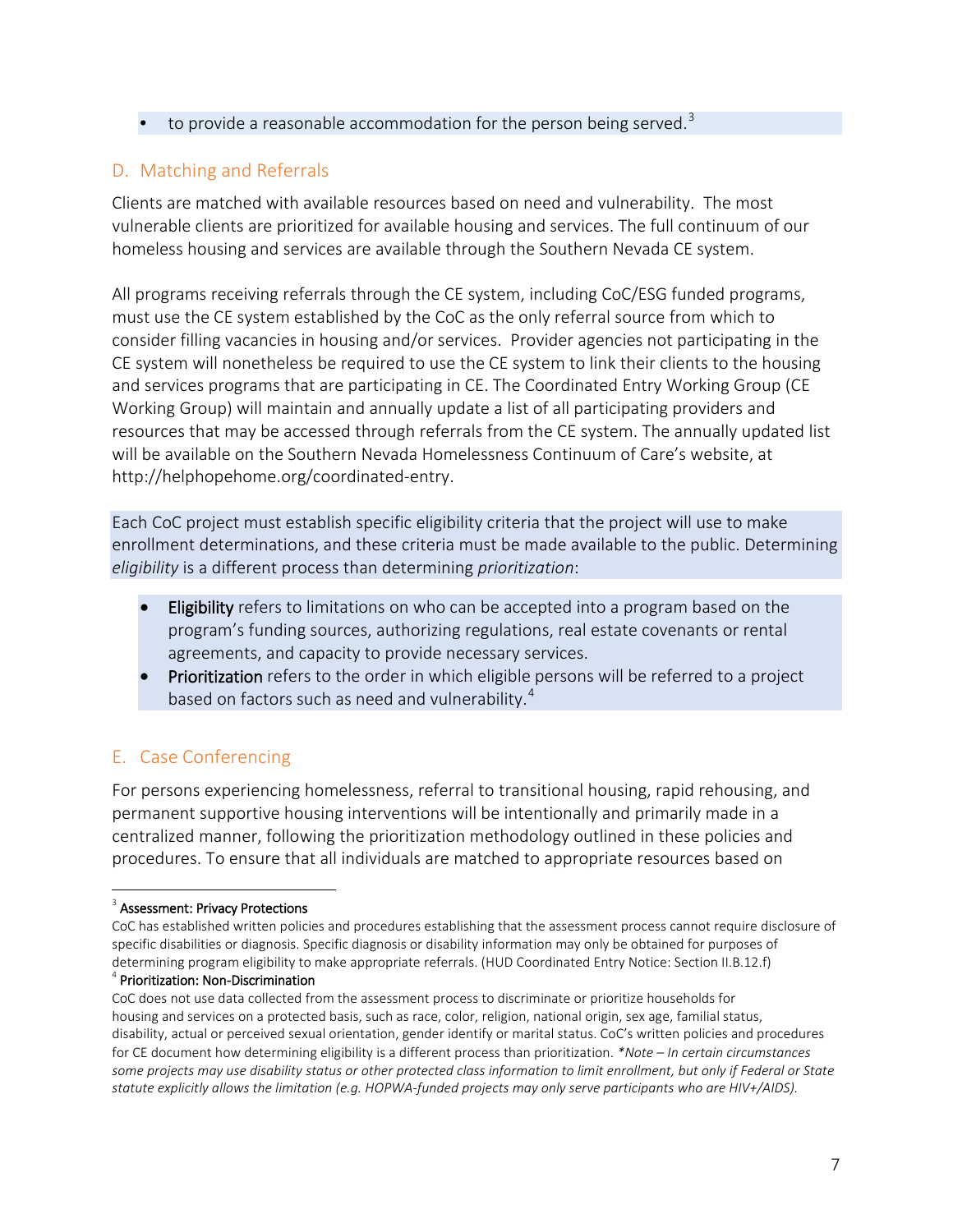objective determinations of vulnerability and need, the role of case conferencing will be limited to the following activities:

- Ensuring Successful Placement and Housing Retention: Address the needs of the most challenging or difficult-to-serve clients in order to ensure that they are able to access the resources for which they have been referred, as well as to ensure those who have been placed in housing are able to retain it or be assisted in accessing a more appropriate placement. Case conferencing may be an integral part of the matching process.
- Ensuring Document Readiness: Ensure the document readiness of all clients is being addressed, beginning with those individuals near the top of the Community Housing Queue most likely to receive a referral in the near future; and,
- Ensuring Effective Client Navigation of the Coordinated Entry System: Ensure that clients are not excluded from accessing resources for which they are eligible and are appropriate to their needs if they would otherwise remain on the housing queue for an extended period of time (e.g., determining whether a chronically homeless individual who is eligible for PSH would have a substantial likelihood of success in a RRH program, or determining whether there are underlying reasons a client has rejected or been rejected by multiple referrals that might be addressed in a manner that facilitates successful placement upon the next referral).

# <span id="page-7-0"></span>F. Appeals/Grievance Process

To ensure that each participating provider agency as well as the CE Working Group is fulfilling its obligations in accordance with the policies and procedures described in this document, the following grievance process will be used. This process is designed to create accountability amongst the provider agencies and to individuals experiencing homelessness.

## <span id="page-7-1"></span>i. Grievances against provider agencies or the CE Working Group

Any participating provider agency/staff member, outreach worker, or Community Matcher may identify a provider agency violation or deficiency in following CE policies. To file a notice of violation or deficiency (complaint) by a provider agency (or member if its staff),

the following procedure must be used:

- 1. The person or agency claiming a violation or deficiency will notify the participating provider agency of the issue(s) and attempt to work out the solution.
- 2. If no solution is found, the complainant will prepare a written statement describing: the deficiency, all prior attempts at resolution, and a proposed solution going forward.
- 3. The complainant will provide the written statement to the appropriate associated working group (matching, youth, family, AWOC, DV) in an attempt to work out a solution.
- 4. The written statement will be provided to the participating provider agency, which may prepare a written response.
- 5. If the associated working group is unable to resolve or the complainant is dissatisfied with the result, then the working group will forward all investigatory documentation along with the original complaint to the CE working group. IF the Associated working group is able to resolve the grievance, then the documentation of the resolution will be forwarded to the CE working group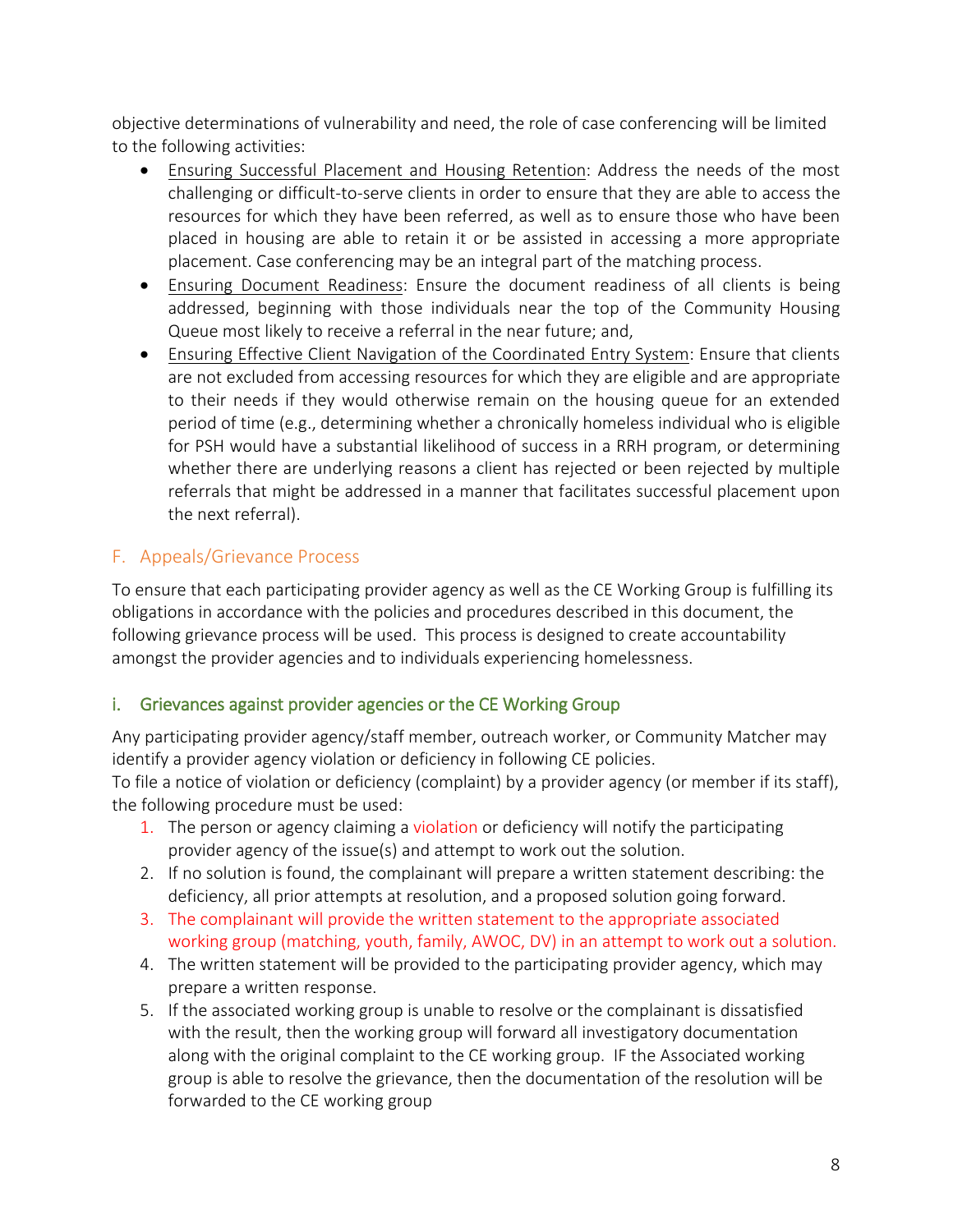- 6. If the grievance remains unresolved then the CE Working Group, or an authorized subcommittee or ad hoc group, will review the written statement and any written response. If deemed necessary or appropriate, the CE Working Group may allow the subject of the complaint an opportunity to explain the deficiency and propose a solution.
- 7. The CE Working Group will then vote on a resolution to the complaint. The CE Working Group's decision is binding. The CE Working Group's decision will be recorded in writing, and that written decision will be provided to subject of the complaint, as well as the complainant.
- 8. If either party is not satisfied with the resolution of the grievance by the CE Working Group, a formal appeal may be submitted to the SNH CoC Board via their identified procedure. Any such formal appeal must be made in writing, and must detail: the original grievance, the decision made by the CE Working Group, and the reasons the appealing party disagrees with the decision made by the CE Working Group. The Board Chair will bring the matter to the Board for discussion and a final decision.

If a participating provider agency has a grievance against the CE Working Group as the CE oversight body, the following procedure will be used:

- 1. The participating provider agency shall provide a written summary of the complaint and desired resolution to the CE Working Group.
- 2. The CE Working Group will provide a written response to the complaining provider agency and will make a good faith attempt to resolve the dispute with the complaining agency.
- 3. If no mutually agreeable resolution is reached, the CE Working Group must elevate the grievance to the SNH CoC Board as described above.

## <span id="page-8-0"></span>ii. Client Grievances

All participating provider agencies must have a client grievance policy in place, a copy of which should be made available to clients. The policy included here is intended to cover client grievances related specifically to Coordinated Entry related policies, decisions, services or activities. This policy does not address grievances involving a Participating Provider Agency's internal policies, services or activities. In the event a grievance is received regarding an agency's internal policies, services or activities, the grievance will be referred to the appropriate agency for resolution under the agency's grievance policy.

Each participating provider agency must make a good faith effort to resolve a Coordinated Entryrelated client grievance as best they can in the moment. Complaints that should be addressed directly by the agency staff member or agency staff supervisor include complaints about agency conditions, how the client was treated by agency staff, and violations of confidentiality agreements. If the client feels the complaint was not adequately addressed, the client should then follow the agency's internal grievance procedure. If the client follows the agency's grievance process and still believes the complaint was not adequately addressed, the client may file a formal grievance with the CE Working Group, using the following procedures:

1. The provider agency shall provide the client with a formal CE System Grievance Form to complete within the time specified on the form. The form will be available on the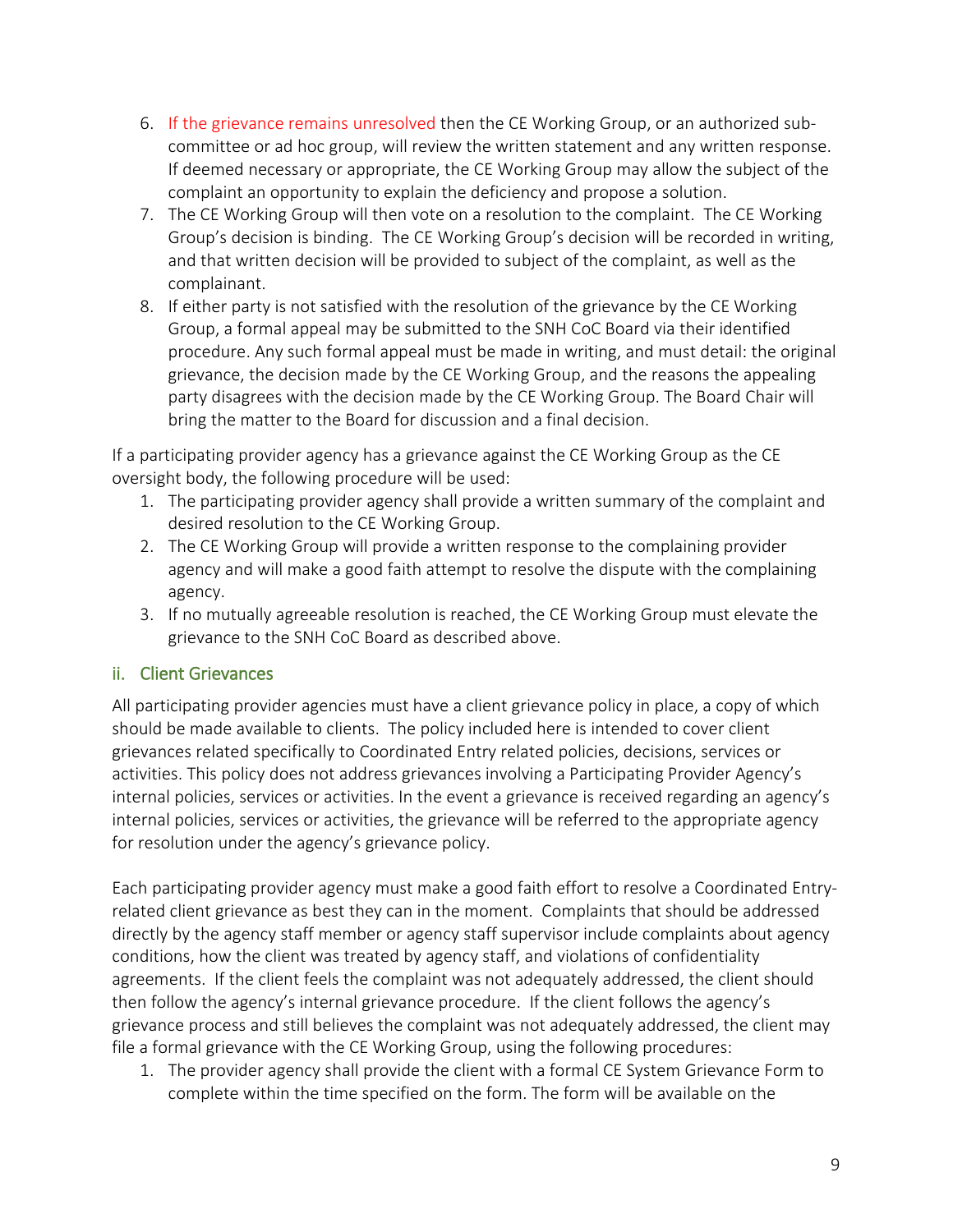Southern Nevada Homelessness Continuum of Care's website, at <http://helphopehome.org/coordinated-entry>

- 2. Within 3 business days of the client completing the form, the provider agency shall provide the form and any additional documentation relating to the grievance, including a written statement, to the CE Working Group.
- 3. The CE Working Group, or an authorized ad hoc group, will review the CE System Grievance Form and any additional documentation provided by the agency or client and attempt to mediate a solution within 5 working days of receiving the form. If the CE Working Group determines that a client grievance is not related to Coordinated Entry, it will refer the grievance to the appropriate body for consideration and resolution.
- 4. The CE Working Group may determine that additional investigation (including interviews, additional documentation or written statements, a grievance hearing, or other relevant sources of information) is necessary. If so, additional time beyond the 5 working days may be required to attempt to reach a resolution.
- 5. If no mutually agreeable resolution is reached, the CE Working Group will make a final decision to resolve the grievance.

If a client has a CE-related grievance that is not specific to a particular provider agency and can therefore not use any provider agency's grievance procedure, the client may submit a CE System Grievance Form directly to the CE Working Group, per the instructions on the form.

If a provider agency or client is dissatisfied with the resolution by the CE Working Group, either can request review by the SHN CoC Board. The Board's review is final.

# <span id="page-9-0"></span>4. ROLES & RESPONSIBILITIES

# <span id="page-9-1"></span>A. Southern Nevada Homelessness Continuum of Care

The Southern Nevada Homelessness Continuum of Care (SNH CoC) is the official board acting on behalf of the Continuum of Care to further the mission to end homelessness in Southern Nevada. The Board is made up of representatives from governments, businesses, advocates, public housing agencies, school districts, social service providers, mental health agencies, hospitals, universities, affordable housing developers, law enforcement, organizations that serve homeless and formerly homeless veterans, homeless and formerly homeless persons and any other identified stakeholder that benefits the mission of ending homelessness in Southern Nevada. The SNH CoC provides advice and input on the operations of homeless services, program operations, and program development efforts in Southern Nevada, including the Southern Nevada CE system.

With respect to the CE system specifically, the SNH CoC Board will:

- Receive reports from and provide guidance to the Coordinated Entry Working Group, which is the group responsible for overseeing the planning and implementation of CE in Southern Nevada.
- Approve the CoC's CE Policies and Procedures, including any updates.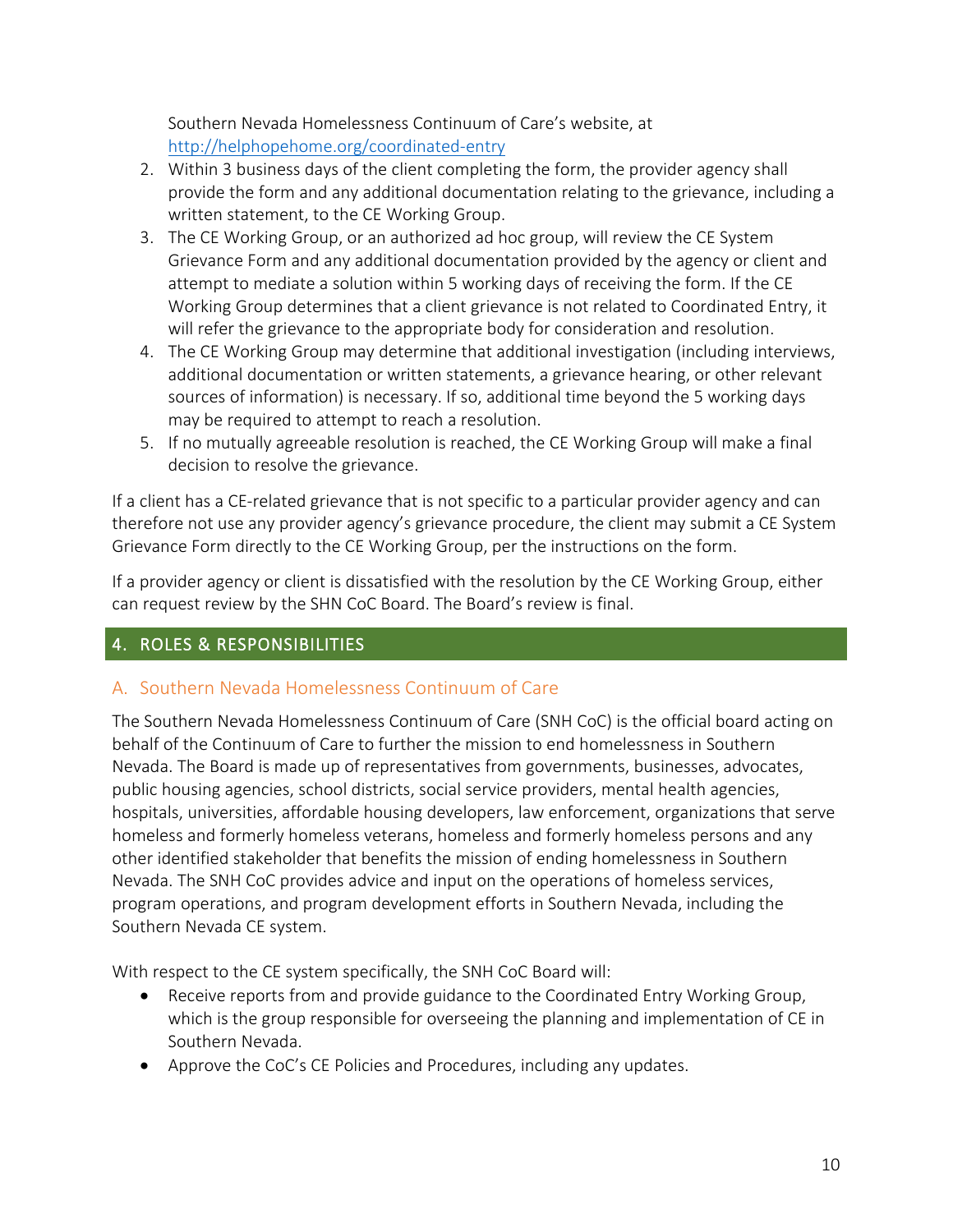• Review grievances not satisfactorily resolved at the CE Working Group level, as outlined in the Appeals/Grievance Process section above.

# <span id="page-10-0"></span>B. Coordinated Entry Working Group

The Coordinated Entry Working Group (CE Working Group) is a working group of the CoC Board, similar to the Planning Working Group, Evaluation Working Group, Monitoring Working Group, and HMIS Working Group. The Coordinated Entry Working Group serves as the group overseeing the planning and implementation of CE in Southern Nevada, as well as providing updates to the SNH CoC. The Coordinated Entry Working Group:

- is responsible for the implementation and on-going administration, including maintaining documentation, tools and resources necessary to manage access points (including approving any new access points), ensure consistent assessment, prioritize most vulnerable persons and families for assistance, and ensure timely linkage of persons to available housing and services;
- is responsible for development and continuous CE system improvement through system review, analysis, monitoring, and evaluation, which may include working with the HMIS Working Group to review and analyze HMIS data, including reports on system-wide performance measures that will help gauge the success of the CE system;
- $\bullet$  attends to system-level matching concerns;<sup>[5](#page-10-2)</sup>
- $\bullet$  attends to system-level provider concerns;<sup>[6](#page-10-3)</sup>
- reviews grievances for the CE system that are not resolved at the provider level, as outlined in the Appeals/Grievance Process section above.
- develops and edits CE policies, procedures, and protocols for approval by the SNH CoC Board;
- provides guidance, training, capacity building support, communication updates, and other project support as needed to ensure all participating provider agencies, access points, and referral sources have information and resources necessary to operate and participate in the CE system successfully;
- creates and widely disseminates outreach materials to ensure that information about the services available through the CE system, and how to conduct an assessment for those services, is readily available and easily accessible to the public.

## <span id="page-10-1"></span>C. HMIS Administrator

The Southern Nevada HMIS is administered by Bitfocus, which provides database management, system level data analysis, and quality control. The HMIS Administrator will:

• maintain the HMIS database as defined by the Southern Nevada HMIS Policies & Procedures;

<span id="page-10-2"></span> $<sup>5</sup>$  More granular conversations should take place during case conferencing, sub-committees, or other separate</sup> venue.

<span id="page-10-3"></span> $6$  More granular conversations should take place during case conferencing, sub-committees, or other separate venue.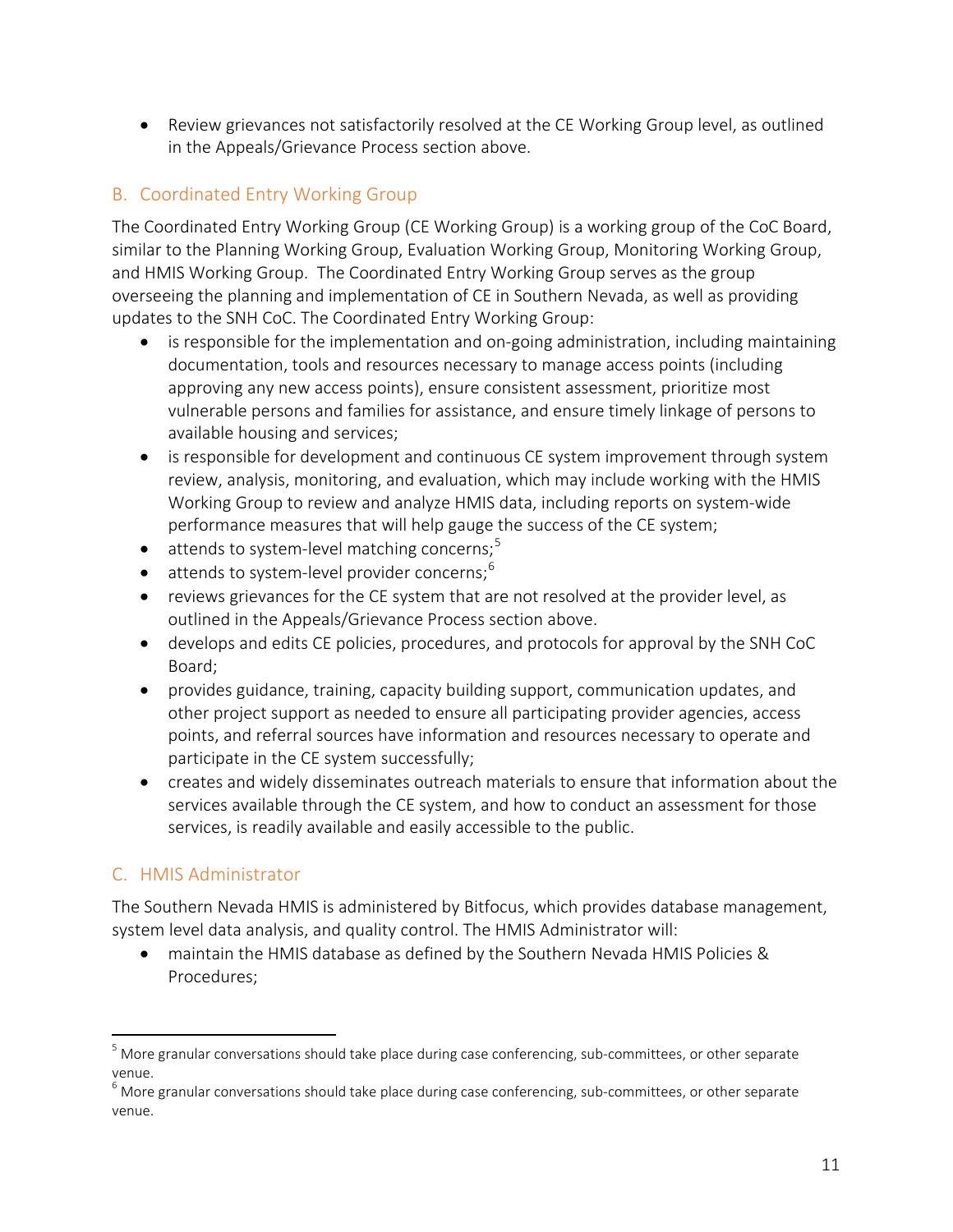- generate standard CE system reports on an ongoing basis and generate ad hoc CE system reports and analysis as determined by the CE Working Group;
- ensure HMIS can collect the needed data for monitoring and tracking the process of referrals; and
- participate in CE Working Group and sub-committee meetings as appropriate.

# <span id="page-11-0"></span>D. Provider Agencies

The Department of Housing and Urban Development (HUD) requires provider agencies (including both community-based organizations and government entities) receiving Continuum of Care (CoC) Program or Emergency Solutions Grant (ESG) funding to participate in their jurisdiction's CE system. In addition, many more provider agencies beyond those receiving CoC or ESG funding are participating in the Southern Nevada CE system, as referral sources and providers of housing and services. Provider agencies participating in the Southern Nevada CE system will:

- Adopt and follow the Southern Nevada Coordinated Entry System Policies & Procedures as identified in this document and approved by the Southern Nevada Homeless Continuum of Care (CoC) Board—regarding access points, assessment procedures, client prioritization, and referral and placement in available services and housing.
- Limit enrollment to participants referred through CE. Each provider agency with HUDfunded beds, units, or vouchers that are required to serve someone who is homeless must receive its referrals for those beds, units, and vouchers only through the CE system. Any agency filling HUD-funded homeless dedicated units from alternative sources will be reviewed by the CE Working Group for compliance.
- Maintain low barrier to enrollment in services and housing. No client may be turned away from crisis response services or homeless designated housing due to lack of income, lack of employment, disability status, or substance use unless the project's funder requires the exclusion or a previously existing and documented neighborhood covenant/good neighbor agreement has explicitly limited enrollment to clients with a specific set of attributes or characteristics, or the referred program lacks the capacity to safely accommodate the client and/or provide necessary services. Providers maintaining restrictive enrollment practices must maintain documentation from project funders or the agency, providing justification for the enrollment policy.
- Maintain Fair and Equal Access to CE system programs and services for all clients regardless of actual or perceived race, color, religion, national origin, age, gender identity, pregnancy, citizenship, familial status, household composition, disability, Veteran status, or sexual orientation.
	- o If a program participant's self-identified gender or household composition creates challenging dynamics among residents within a facility, the host program should make every effort to accommodate the individual or assist in locating alternative accommodation that is appropriate and responsive to the individual's needs.
	- o Participating provider agencies shall offer universal program access to all subpopulations as appropriate, including chronically homeless individuals and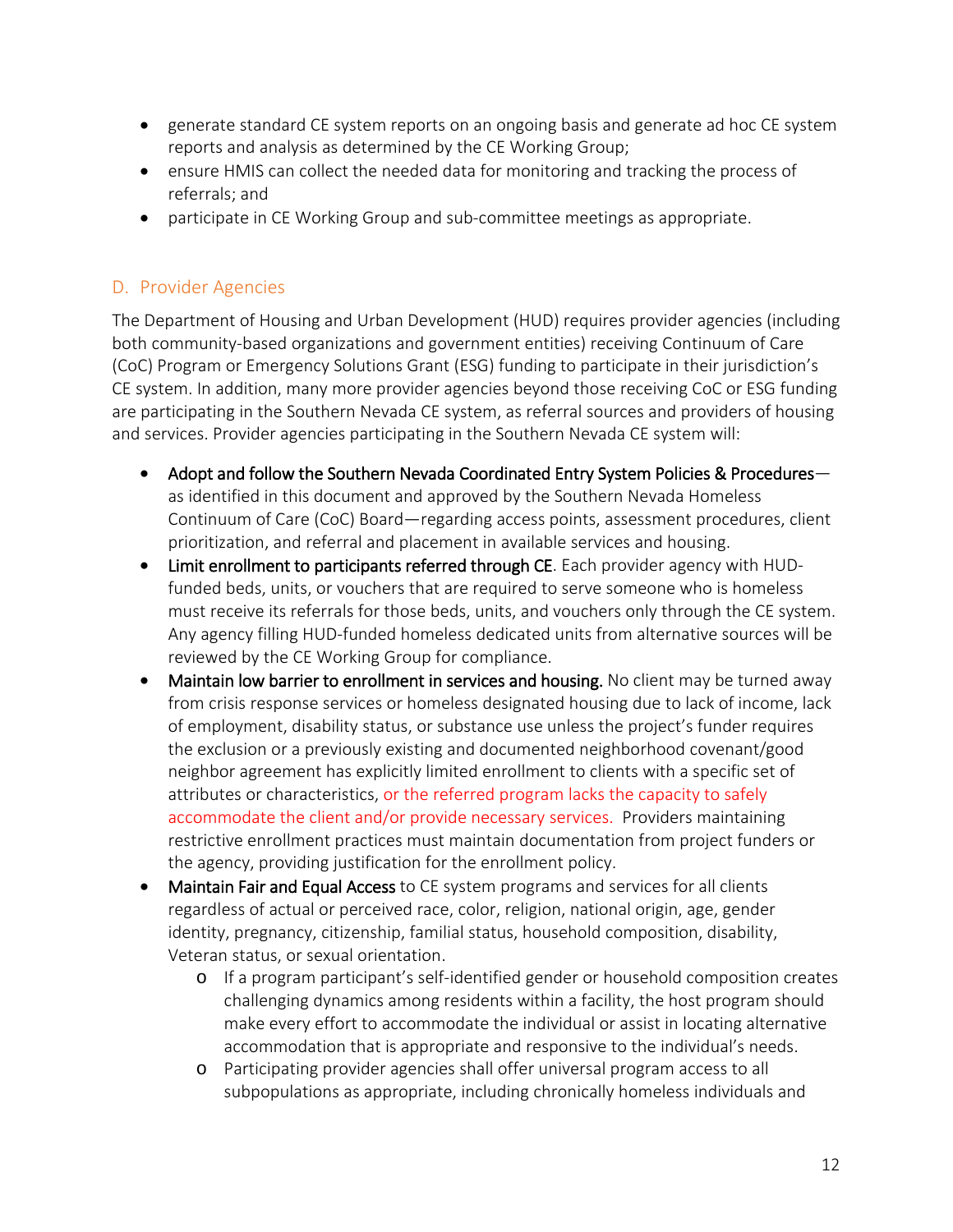families, Veterans, youth, persons and households fleeing domestic violence, and transgender persons.

- o Population-specific projects and those projects maintaining affinity focus (e.g. women only, tribal nation members only, chronic inebriates, etc.) are permitted to maintain eligibility restrictions as currently defined and will continue to operate and receive prioritized referrals. Any new project wishing to institute exclusionary eligibility criteria will be considered on a case by case basis by the CE Working Group and may receive authorization to operate as such on a limited basis.
- Provide appropriate safety planning. Participating provider agencies will provide necessary safety and security protections for persons fleeing or attempting to flee family violence, stalking, dating violence, or other domestic violence situations. Minimum safety planning must include a threshold assessment for presence of participant safety needs and referral to appropriate trauma-informed services if safety needs are identified.
- Create and share written eligibility standards. Participating provider agencies will provide to the CE Working Group detailed written guidance for client eligibility and enrollment determinations. Eligibility criteria should be limited to that required by the funder and any requirements beyond those required by the funder and program defined requirements will be reviewed and explored for maximizing client access and improving system performance. This may include funder-specific requirements for eligibility and program-defined requirements such as client characteristics, attributes, behaviors or histories used to determine who is eligible to be enrolled in the program.
- Communicate vacancies. Homeless providers will communicate project vacancies including beds, units, and vouchers—to the CE System matchers in a manner determined by the CE Working Group and outlined in this document.
- Participate in planning. All homeless service provider agencies are encouraged to participate in Southern Nevada CE planning and management activities as defined and established by the CoC Board, including participation in committees and workgroups.
- Contribute data to HMIS. Each homeless services provider will participate in HMIS. Providers should check with the HMIS Working Group to determine what forms they will need to complete in HMIS.
- Ensure staff who interact with the CE system receive regular training and supervision. Each provider must notify the CE Working Group of changes in staffing in order to ensure employees have access to ongoing training and information related to the CE system.
- Ensure client rights are protected and clients are informed of their rights and responsibilities. Clients will have rights explained to them verbally when completing an initial assessment. All assessors (including outreach workers and staff at physical access sites) will also have a list of clients' rights to show any client who requests to see it after hearing the explanation of rights verbally. At a minimum, client rights include:
	- o The right to be treated with dignity and respect.
	- o The right to be treated with cultural sensitivity.
	- o The right to confidentiality, and information about when confidential information will be disclosed, to whom, and for what purposes, as well as the right to deny disclosure.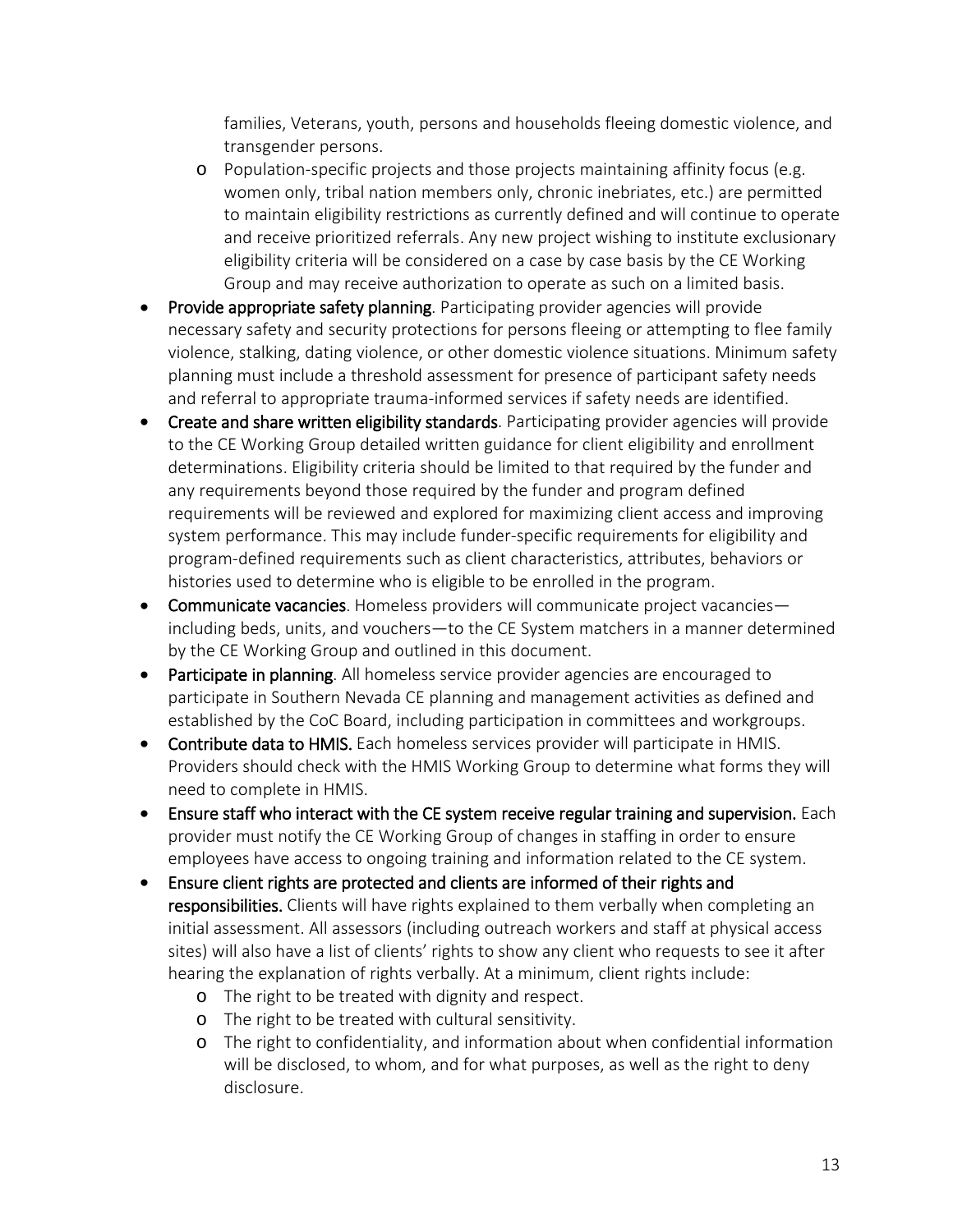- o The right to refuse to participate, although that refusal may limit the system's ability to match the client to all available resources for which the client may be eligible.
- o The right to request a reasonable accommodation in accordance with the project's tenant/client selection process.
- o The right to choice of available housing/services for which they are eligible.
- o The right to appeal CE system decisions.
- o The right to have an advocate present during the appeals process.

## <span id="page-13-0"></span>E. Street Outreach Providers

ESG- and CoC-funded street outreach providers are required to participate in the CE process in the following ways:

- Conduct assessments in the field;
- Provide continuous engagement to encourage hesitant individuals to participate in CE;
- Assist housing matchers to locate individuals for which housing is ready; and,
- Address clients' immediate crisis needs. $<sup>7</sup>$  $<sup>7</sup>$  $<sup>7</sup>$ </sup>

All street outreach staff, regardless of funding source, will ensure that persons encountered by street outreach workers are offered the same standardized process as persons who access coordinated entry through site-based access points.

## <span id="page-13-1"></span>F. Clients

Clients will be expected to participate in assessments in order to be connected to the available services that best meet their needs.

While clients have the right to refuse to participate in HMIS, participation will assist providers in coordinating referrals.

Clients are asked to cooperate with staff to provide documentation to meet program eligibility criteria (e.g., homeless status).

Clients are expected to partner with provider agencies in resolving their housing crisis by participating in finding and obtaining housing and services.

If a client exercises their right to refuse a housing or service placement, they remain on the Community Housing Queue. However, two rejections of scattered-site housing will lead to a standardized evaluation by the CE Working Group to reassess their participation.

#### <span id="page-13-2"></span><sup>7</sup> Access: Street Outreach

Street outreach efforts funded under ESG or the CoC program are linked to the coordinated entry process. Written policies and procedures describe the process by which all participating street outreach staff, regardless of funding source, ensure that persons encountered by street outreach workers are offered the same standardized process as persons who access coordinated entry through site-based access points. (HUD Coordinated Entry Notice: Section  $II.B.6)$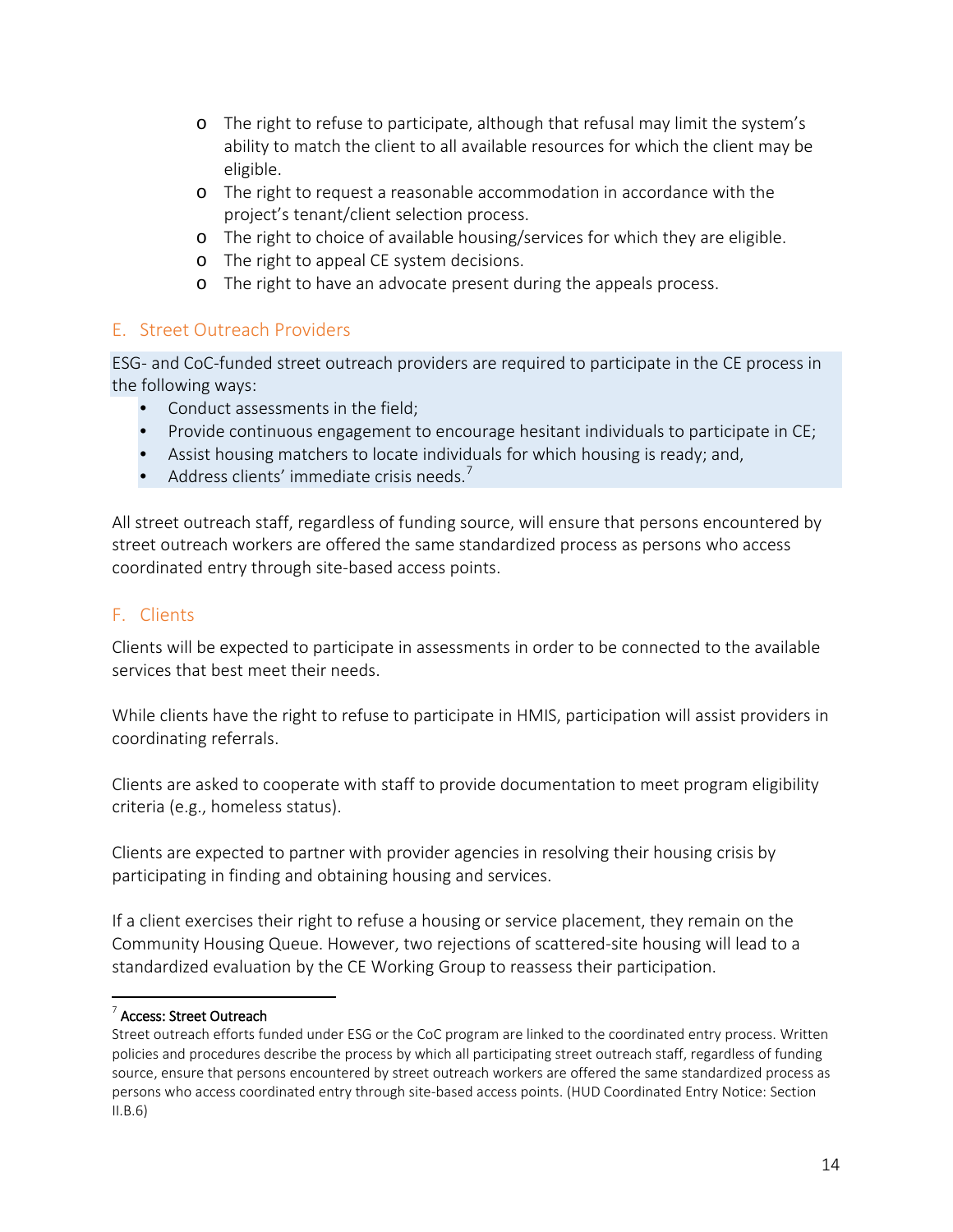Clients are expected to attend scheduled appointments.

Clients on the Community Housing Queue should update their location and contact information as needed, and are required to check in every thirty (30) days to remain on the Queue. Check-in can include contacting a site, receiving a service recorded in HMIS, or having contact with a member of Coordinated Outreach.

Clients have the right to appeal any CE decisions that deviate from the objective standards and practices outlined in this document. The process for appealing is outlined in the Appeals/Grievance section above.

## <span id="page-14-0"></span>5. ACCESS

One of the primary goals of Southern Nevada's CE system is to ensure that client access is easy, fast, and offers immediate engagement. Therefore, our CE system offers multiple points of access for people experiencing or at imminent risk of homelessness. The assessment process will be consistent across all access points, so that participants receive the same care regardless of where or how they enter the system.

At each access point specified below, once staff determines an individual or family is willing to engage, the staff administers the SATT to determine, among other things, which assessment tool is the most appropriate tool to use. The individual/family is asked to participate in the Homeless Management Information System (HMIS.) Individuals who agree to participate sign a Release of Information form. Upon consent, the appropriate Southern Nevada community housing assessment is completed.

## <span id="page-14-1"></span>A. CE System Access Points

#### <span id="page-14-2"></span>i. Field Outreach

When Homeless Outreach Team staff encounter an individual residing in a place not meant for human habitation, the teams provide the individual with water and food. If the individual is willing to engage, the staff administers the SATT to determine which assessment tool is the most appropriate tool to use.

The individual is asked to participate in the Homeless Management Information System (HMIS.) Individuals who agree to participate sign a Release of Information (ROI) form. Upon consent, the most appropriate community housing assessment, as identified by the SATT, is completed.

Outreach workers are able to administer all subpopulation-specific assessment tools. However, when an outreach worker identifies that a person is a youth, part of a family, and/or a survivor of domestic violence, the outreach worker informs the person that he/she/they has a choice to be assessed by a provider who specializes in working with members of that subpopulation. If the person would like to be assessed by one of those providers, rather than the outreach worker, the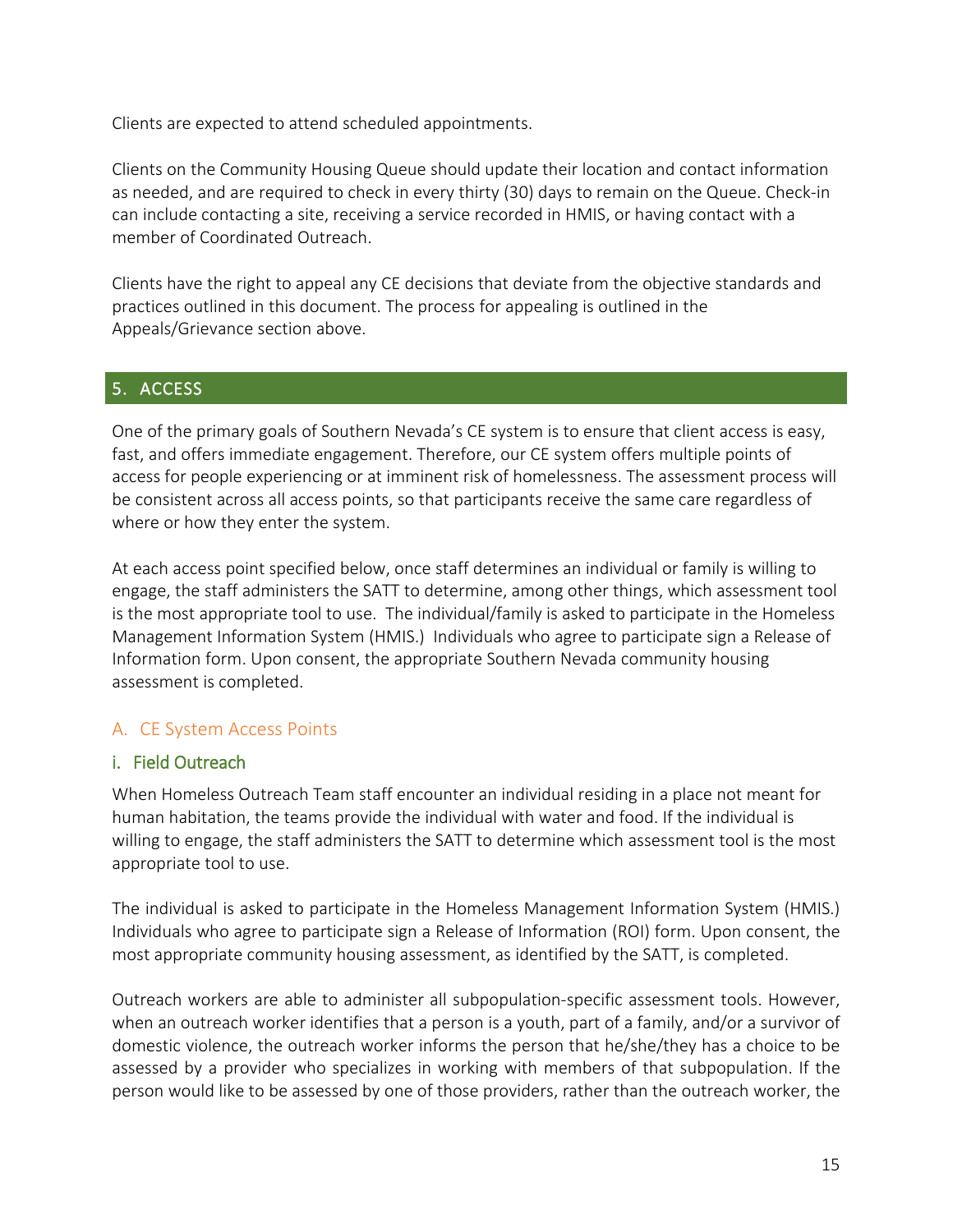outreach worker assists to connect the person to one of those providers, either by requesting the provider send an assessor to where the person is, or by assisting the person to get to the appropriate CE Access Site. If the person cannot be connected to a subpopulation provider, outreach workers offer to administer the assessment where the person is.

When outreach staff encounter a person who identifies as a veteran, they make contact with the Veterans Affairs Community Resource and Referral Center (VA CRRC) to determine whether a CRRC outreach worker is available to meet the client where they are. Some outreach teams may be able to transport the veteran to the CRRC, assuming the veteran is willing. If a CRRC outreach worker is not available and the outreach team is not able to transport the veteran to the CRRC, outreach staff is able to administer the appropriate assessment tool where the client is.

## Geography and Hours:

• The Coordinated outreach efforts cover all of the boundaries of the County of Clark and the jurisdictions therein. There are outreach teams operating 7 days a week. The hours vary depending on the community needs.

## <span id="page-15-0"></span>ii. Physical Locations

The precise locations and operating hours of physical access sites described below are available on the Southern Nevada Homelessness Continuum of Care's (SNH CoC) website, at [http://helphopehome.org/coordinated-entry.](http://helphopehome.org/coordinated-entry) The list on the website is updated as additional access sites become available, or locations or hours change.

## a. Access Sites for all Populations

<span id="page-15-1"></span>When a client enters a physical Access Site without a prior appointment, the goal is to offer intake and assessment at the time of drop-in. If an intake worker or assessor is not available to conduct an intake and assessment at the time of drop-in, clients are given a date and time to return for a future assessment, taking into account to the extent possible both the client's availability and ability to return. Site-specific information (including physical location, contact information, drop-in/walk-in times, and appointments) is posted on the SNH CoC's website, at [http://helphopehome.org/coordinated-entry.](http://helphopehome.org/coordinated-entry)

# b. Veterans Access Site – Veterans Affairs (VA) Community Resource and Referral Center (CRRC)

<span id="page-15-2"></span>When a person seeking homeless services or housing presents at the VA CRRC, staff administer the SATT to determine the appropriate housing assessment. When an individual who comes to the CRRC as a "walk-in" is determined to be a "non-Veteran" (i.e., individuals who do not meet the local criteria for "veteran"), staff will update Veteran status in HMIS and assist the individual in connecting with the appropriate CE access site. When a confirmed Veteran is not eligible for VA housing assistance, CRRC staff will administer the appropriate community housing assessment.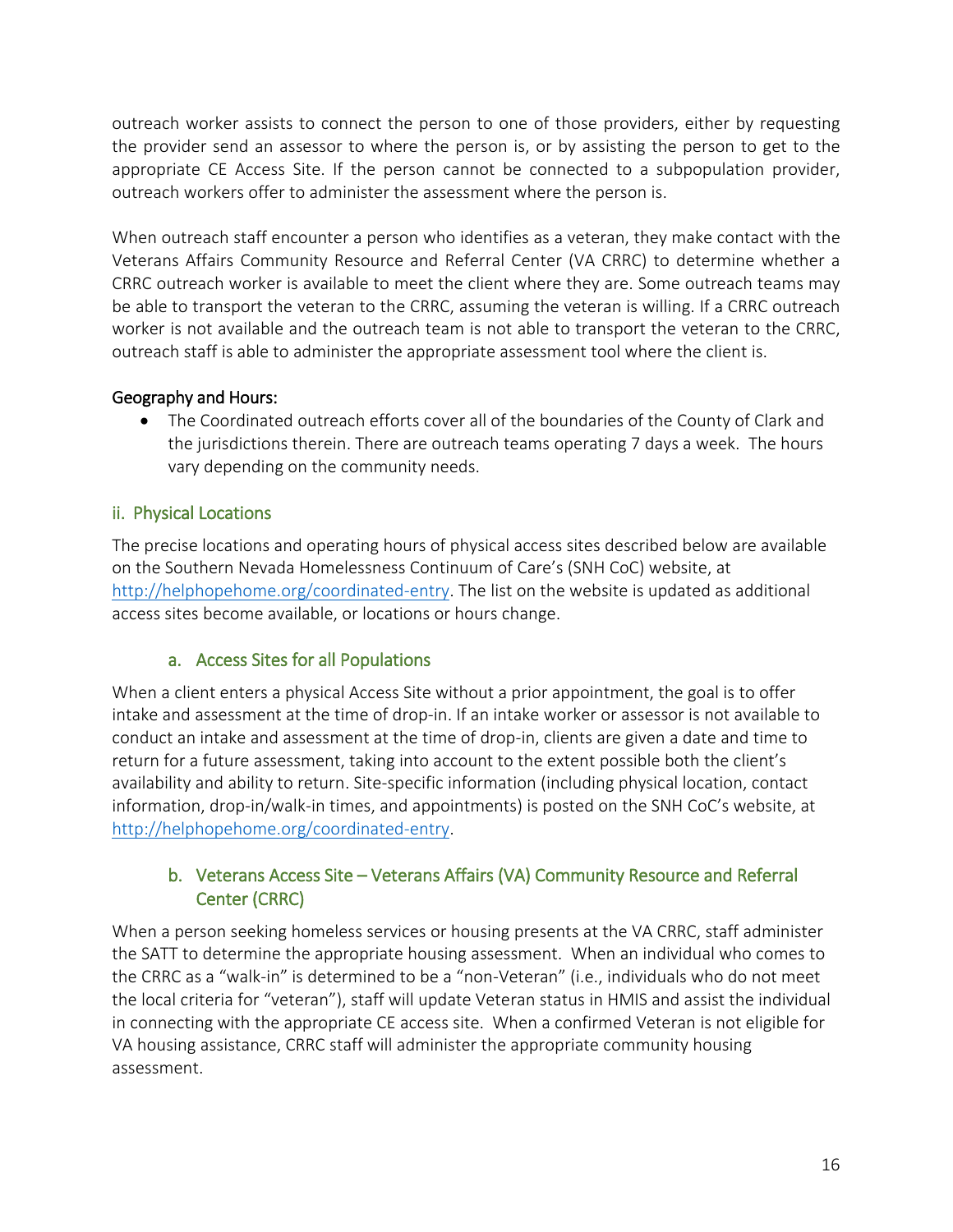#### c. Survivors of Domestic Violence Access Site(s)

The CE system ensures that survivors of domestic violence are able to access any homeless program that is able to ensure participant safety and is appropriate to their needs; no individual or family is denied access to any homeless program due to experiences as a survivor of domestic violence.<sup>[8](#page-16-1)</sup>

Clients identified (either at a CE Access Site or during outreach) as survivors of domestic violence are directed to the local DV Crisis Hotline for assessment for immediate safety prior to entry into the CE system, as well as emergency housing where appropriate. If there is shelter space available, a crisis assessment will be completed to determine eligibility for shelter. If eligible, crisis hotline staff will walk through the next steps to accessing shelter. If not eligible, households will be referred to other Coordinated Entry Access Sites.

#### <span id="page-16-0"></span>B. Emergency Shelter Access:

The CE System will maintain connections with the emergency care system (including first responders) using all of the following techniques:

- Encouraging emergency service providers to promptly forward information about homeless residents who have been served at night or on the weekend to an appropriate CE access site, so that those residents can be integrated into the CE system at the earliest opportunity.
- Ensuring that all emergency services connected with the CoC, including all domestic violence hotlines, emergency service hotlines, drop-in service programs, emergency shelters, domestic violence shelters, and other short-term crisis residential programs, are able to receive and care for residents even during hours when CE access points are not available.
- Ongoing engagement between homeless services providers and emergency medical or behavioral health care providers to discuss strategies for reducing barriers to communication between the health care system and the homeless system of care. <sup>[9](#page-16-2)</sup>

When an outreach worker or staff at a CE access site encounters an individual or family who would like to access emergency shelter, the staff will contact emergency shelter providers to

#### <span id="page-16-1"></span><sup>8</sup> Access: Safety Planning

#### <span id="page-16-2"></span><sup>9</sup> Access: Emergency Services

CoC's written CE policies and procedures document a process by which persons are ensured access to emergency services during hours when the coordinated entry's intake and assessment processes are not operating. CE written policies and procedures document how CE participants are connected, as necessary, to coordinated entry as soon as the intake and assessment processes are operating. (HUD Coordinated Entry Notice: Section II.B.7.b)

CoC has a specific written CE policy and procedure to address the needs of individuals and families who are fleeing, or attempting to flee, domestic violence, dating violence, sexual assault, or stalking, but who are seeking shelter or services from non-victim service providers. At a minimum, people fleeing or attempting to flee domestic violence and victims of trafficking have safe and confidential access to the coordinated entry process and victim services, including access to the comparable process used by victim service providers, as applicable, and immediate access to emergency services such as domestic violence hotlines and shelter. (HUD Coordinated Entry Notice: Section II.B.10)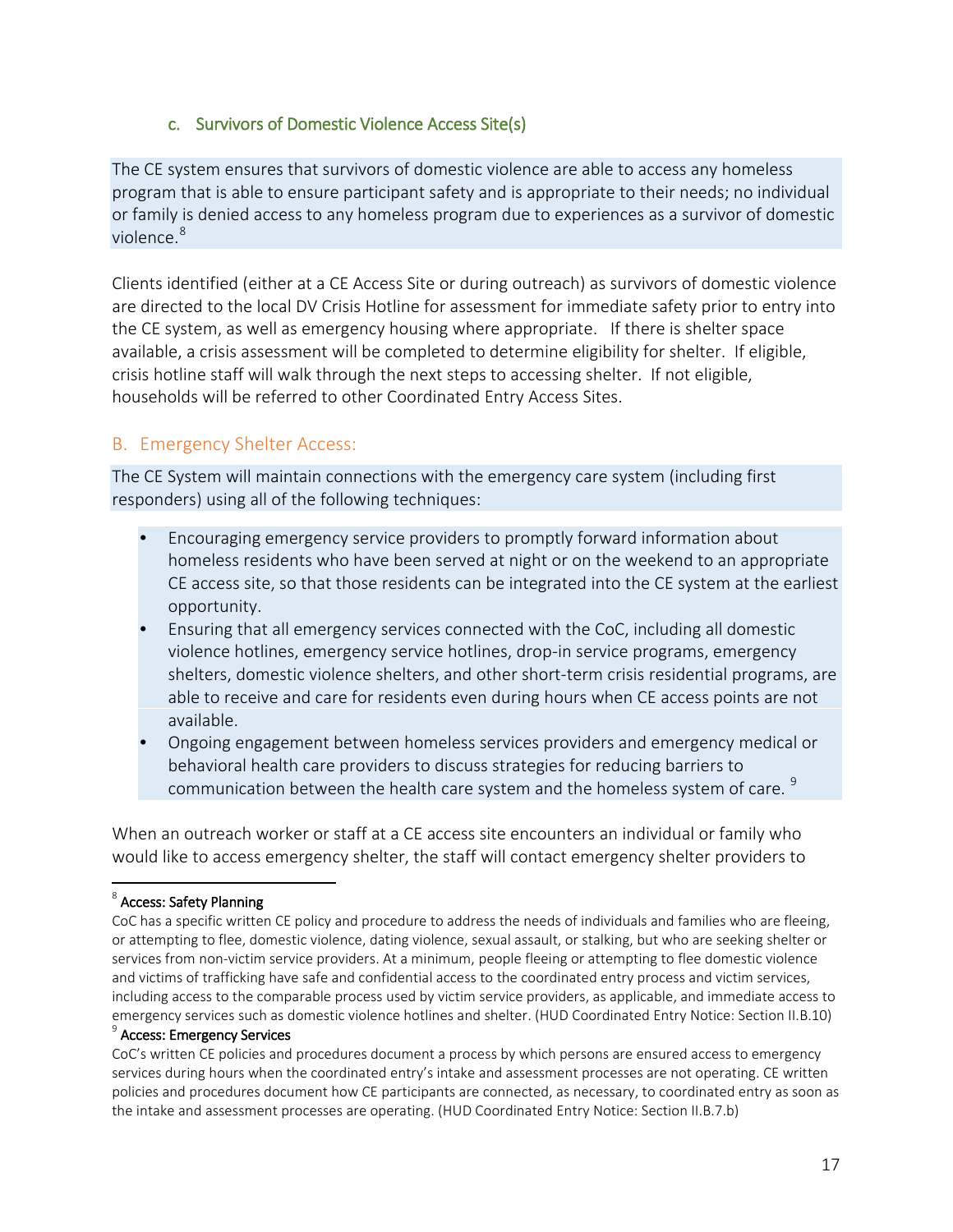check availability and provide an appropriate referral, including requesting the emergency shelter hold a spot for the individual/family if possible and providing transportation or a bus pass if available.

# <span id="page-17-0"></span>C. Prevention Access: [10](#page-17-2)

Clark County does not have separate access points for homeless prevention services. Households seeking prevention services can access available services through any CE access point.

## <span id="page-17-1"></span>6. ASSESSMENT

The standardized assessment process, including the criteria used for uniform decision-making across access points and staff is described in this section.<sup>[11](#page-17-3)</sup> Assessors are required to complete a user agreement prior to accessing the assessment tools in the HMIS. This user agreement outlines the code of conduct for assessors in reference to interaction with clients and other providers. A copy of the user agreement is included in the appendix.

No person will be screened out of the CE process due to perceived barriers to housing or services, including, but not limited to: too little or no income, active or past substance abuse, domestic violence history, resistance to receiving services, the type or extent of a disability, the services or supports that are needed because of a disability, a history of evictions or of poor credit, a history of lease violations, a history of not being a leaseholder, or a criminal record.<sup>[12](#page-17-4)</sup>

All participants in the CE process will be freely allowed to decide what information they provide during the assessment process and to refuse to answer assessment questions. Although participants may be ineligible for some programs based on a lack of information, a participant's refusal to answer questions will not be used as a reason to terminate the participant's

#### <span id="page-17-2"></span> $^{10}$  Access: Prevention Services

CoC's written CE policies and procedures document a process for persons seeking access to homelessness prevention services funded with ESG program funds through the coordinated entry process. If the CoC defines separate access points for homelessness prevention services, written policies and procedures must describe the process by which persons are prioritized for referrals to homelessness prevention services. To the extent to which other (i.e.., non ESG -funded) homelessness prevention services participate in coordinated entry processes, the policies and procedures must also describe the process by which persons will be prioritized for referrals to these programs. (HUD Coordinated Entry Notice: Section II.B.8) / Prioritization: Prevention Services - If separate access point(s) for homelessness prevention services exist in the CoC, written CE policies and procedures describe the process by which persons will be prioritized for referrals to homelessness prevention services.

<span id="page-17-3"></span> $11$  Assessment: Process

CoC's written policies and procedures describe the standardized assessment process, including assessment information, factors, and documentation of the criteria used for uniform decision-making across access points and staff. (HUD Coordinated Entry Notice: Sections II.B.2.g.1 and II.B.3)

<span id="page-17-4"></span> $12$  Assessment: Process – CoC maintains written policies and procedures that prohibit the coordinated entry process from screening people out of the coordinated entry process due to perceived barriers to housing or services, including, but not limited to, too little or no income, active or a history of substance abuse, domestic violence history, resistance to receiving services, the type or extent of a disability-related services or supports that are needed, history of evictions or poor credit, lease violations or history of not being a leaseholder, or criminal record. (HUD Coordinated Entry Notice: Section II.B.4)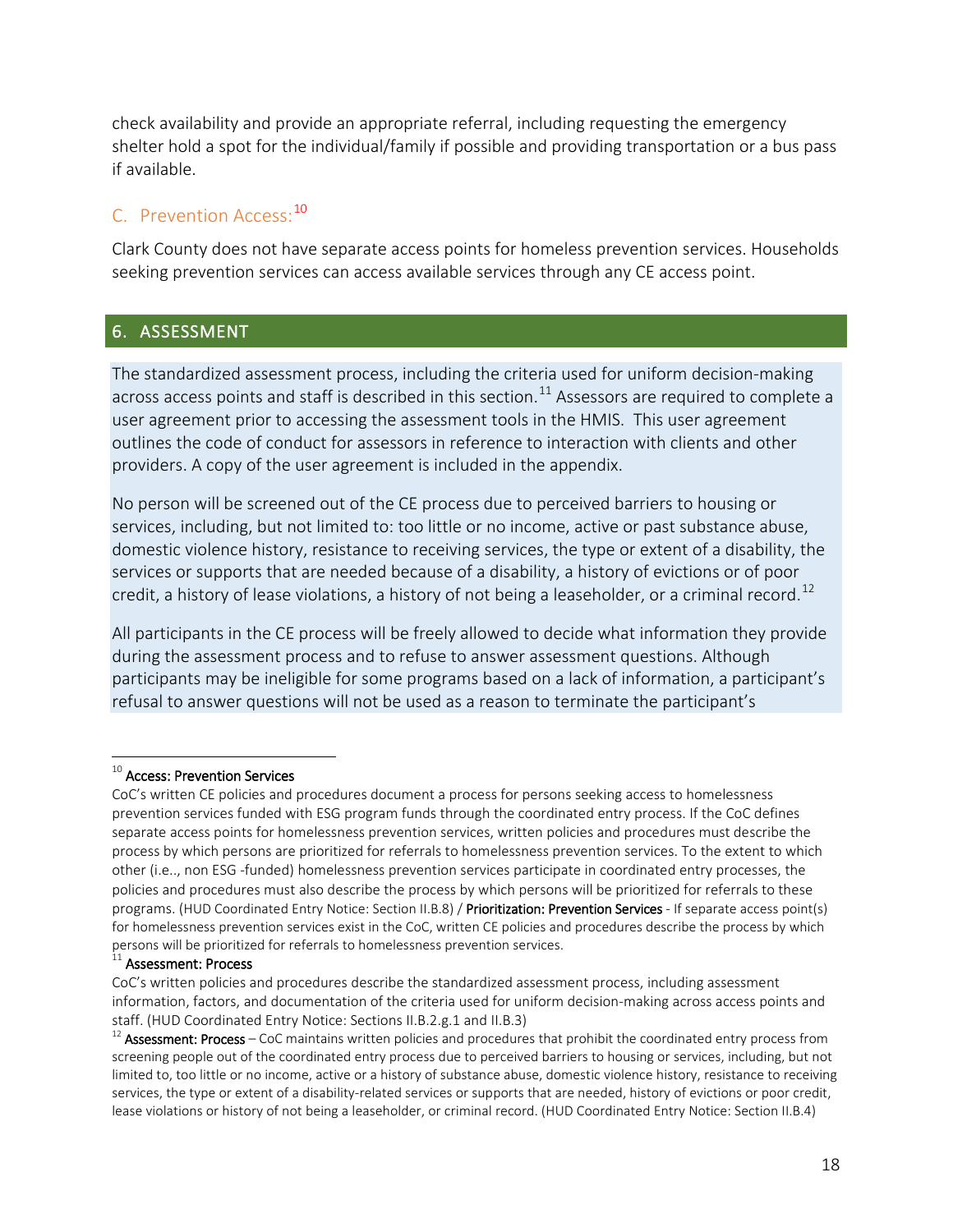assessment, nor will it be used as a reason to refuse to refer the participant to programs for which the participant appears to be eligible.<sup>[13](#page-18-3)</sup>

The assessment process will not require disclosure of any specific disabilities or diagnoses. The assessment process may attempt to collect specific information about a person's diagnoses or disabilities, in so far as is necessary to:

- determine program eligibility to make appropriate referrals;
- determine client vulnerability or severity of need; and/or
- provide a reasonable accommodation for the person being served.<sup>[14](#page-18-4)</sup>

Clients are to be re-assessed when they remain on the Community Housing Queue for one year, or if their circumstances have materially changed.

#### <span id="page-18-0"></span>A. Coordinated Entry Access/Assessment Sites

At the client interview, the assessor performs a search of the client in HMIS (or comparable database for survivors of DV) to see what, if any, services this client may have received or is currently receiving through other providers. Clients who indicate that they are currently homeless and requesting housing assistance are first administered the SATT to determine which community housing assessment tool is most appropriate, followed by the appropriate community housing assessment tool, in HMIS. The Southern Nevada CE assessment tools cover areas of medical diagnosis, risks for exploitation, substance abuse, mental health, income, and support systems in addition to length and chronicity of homelessness.

#### <span id="page-18-1"></span>B. Outreach

After initial engagement, the SATT is conducted to collect basic information, identify safety needs, and determine the most appropriate community housing assessment tool to administer. The individual is asked to participate in HMIS (or the separate comparable DV database, when appropriate) if they have not already done so. Individuals sign a Release of Information form once they agree to participate. Upon consent, the appropriate community housing assessment is completed.

## <span id="page-18-2"></span>C. Assessments for Those Experiencing or Fleeing Domestic Violence

#### <span id="page-18-3"></span> $13$  Assessment: Participant Autonomy

*(requirement partially met here; fully met in other section of P+P)*

#### <span id="page-18-4"></span><sup>14</sup> Assessment: Privacy Protections

CoC has established written policies and procedures establishing that the assessment process cannot require disclosure of specific disabilities or diagnosis. Specific diagnosis or disability information may only be obtained for purposes of determining program eligibility to make appropriate referrals. (HUD Coordinated Entry Notice: Section II.B.12.f)

CoC coordinated assessment participants are freely allowed to decide what information they provide during the assessment process, to refuse to answer assessment questions and to refuse housing and service options without retribution or limiting their access to other forms of assistance. Written policies and procedures specify the conditions for participants to maintain their place in coordinated entry prioritization lists when the participant rejects options. \*Note – Programs may require participants to provide certain pieces of information to determine program eligibility only when the applicable program regulation requires the information to establish or document eligibility. (HUD Coordinated Entry Notice: Section II.B.11)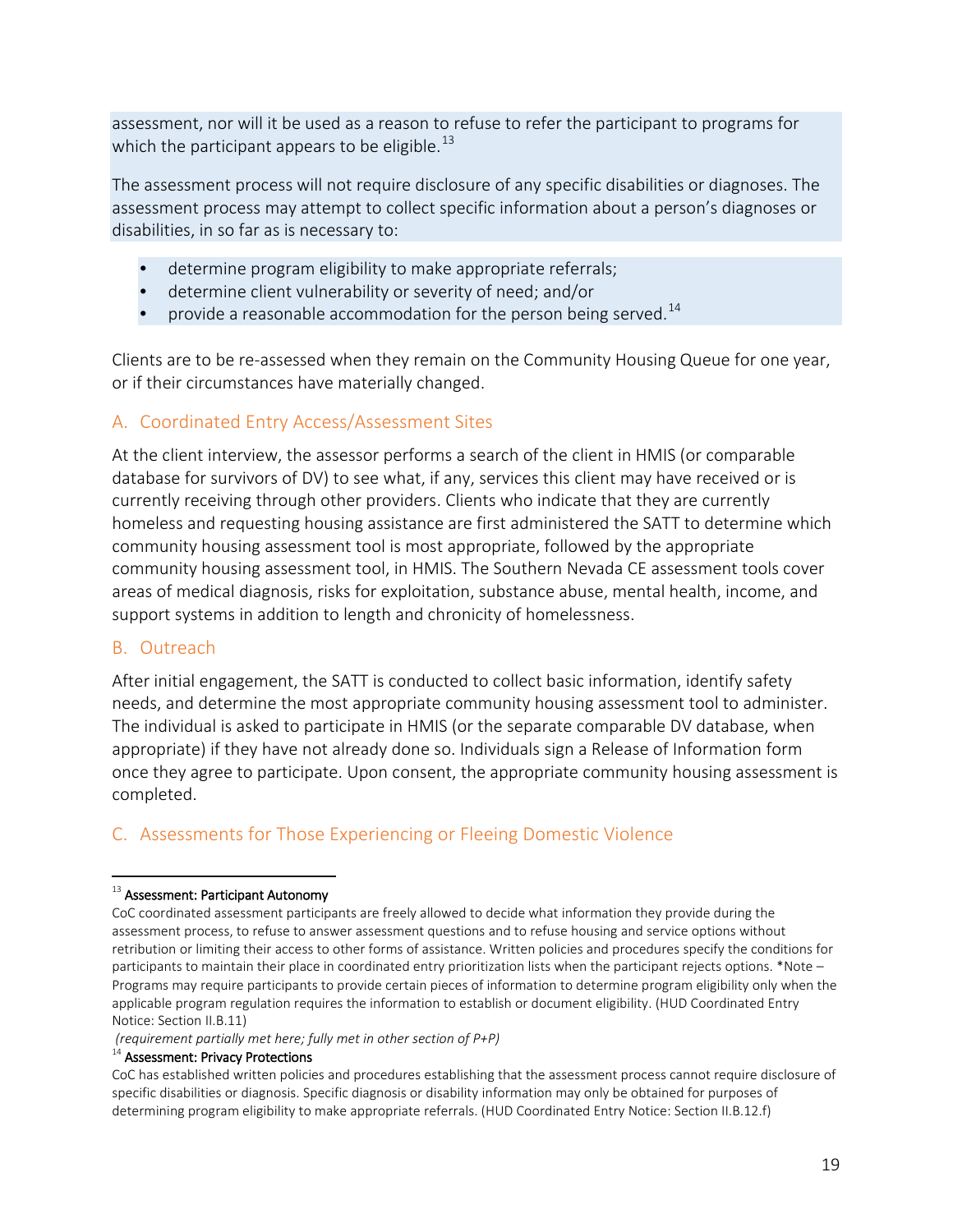DV CE housing assessments are conducted by the local DV Hotline.

# <span id="page-19-0"></span>7. PRIORITIZATION

The factors and assessment information with which prioritization decisions are made for all homeless assistance are described in this section.<sup>[15](#page-19-4)</sup>

## <span id="page-19-1"></span>A. Prevention and Diversion

Prevention services are for clients who are currently housed but at imminent risk of homelessness. Imminent risk is defined as being at risk of becoming homeless within the next two weeks due to rental or utility arrears, eviction, etc. Diversion services are for clients who are currently homeless and who might be able to resolve their housing crisis without accessing crisis services like emergency shelter. Both prevention and diversion services may include financial and other services to remain housed or connect clients to alternate housing arrangements, bypassing entry into the homeless system of care.

The SHN CoC has very limited prevention and diversion resources, which are not prioritized through Coordinated Entry, allowing for an immediate crisis response. [16](#page-19-5) ESG-funded prevention resources are prioritized in accordance with ESG written standards.

## <span id="page-19-2"></span>B. Emergency Shelter

All services that are needed for an emergency crisis response, including emergency shelter, will not be prioritized through Coordinated Entry.<sup>[17](#page-19-6)</sup> Please see section 5.B. for information on accessing emergency services through the Coordinated Entry system.

## <span id="page-19-3"></span>C. Bridge Housing

Clients on the community queue who have a high vulnerability and are presumed to meet the definition of chronic homelessness (i.e., those prioritized for the next available PSH opportunity)

#### <span id="page-19-6"></span> $17$  Prioritization: Emergency Services

<span id="page-19-4"></span><sup>&</sup>lt;sup>15</sup> Prioritization: Core Requirements

CoC written policies and procedures include the *factors and assessment information* with which prioritization decisions are made for all homeless assistance. HUD Coordinated Entry Notice: Section II.B.3

<span id="page-19-5"></span><sup>&</sup>lt;sup>16</sup> Access: Prevention Services

CoC's written CE policies and procedures document a process for persons seeking access to homelessness prevention services funded with ESG program funds through the coordinated entry process. If the CoC defines separate access points for homelessness prevention services, written policies and procedures must describe the process by which persons are prioritized for referrals to homelessness prevention services. To the extent to which other (i.e.., non ESG -funded) homelessness prevention services participate in coordinated entry processes, the policies and procedures must also describe the process by which persons will be prioritized for referrals to these programs. (HUD Coordinated Entry Notice: Section II.B.8)

CoC's written CE policies and procedures clearly distinguish between the interventions that will not be prioritized based on severity of service need or vulnerability, such as entry to emergency shelter, allowing for an immediate crisis response, and those that will be prioritized, such as permanent supportive housing (PSH).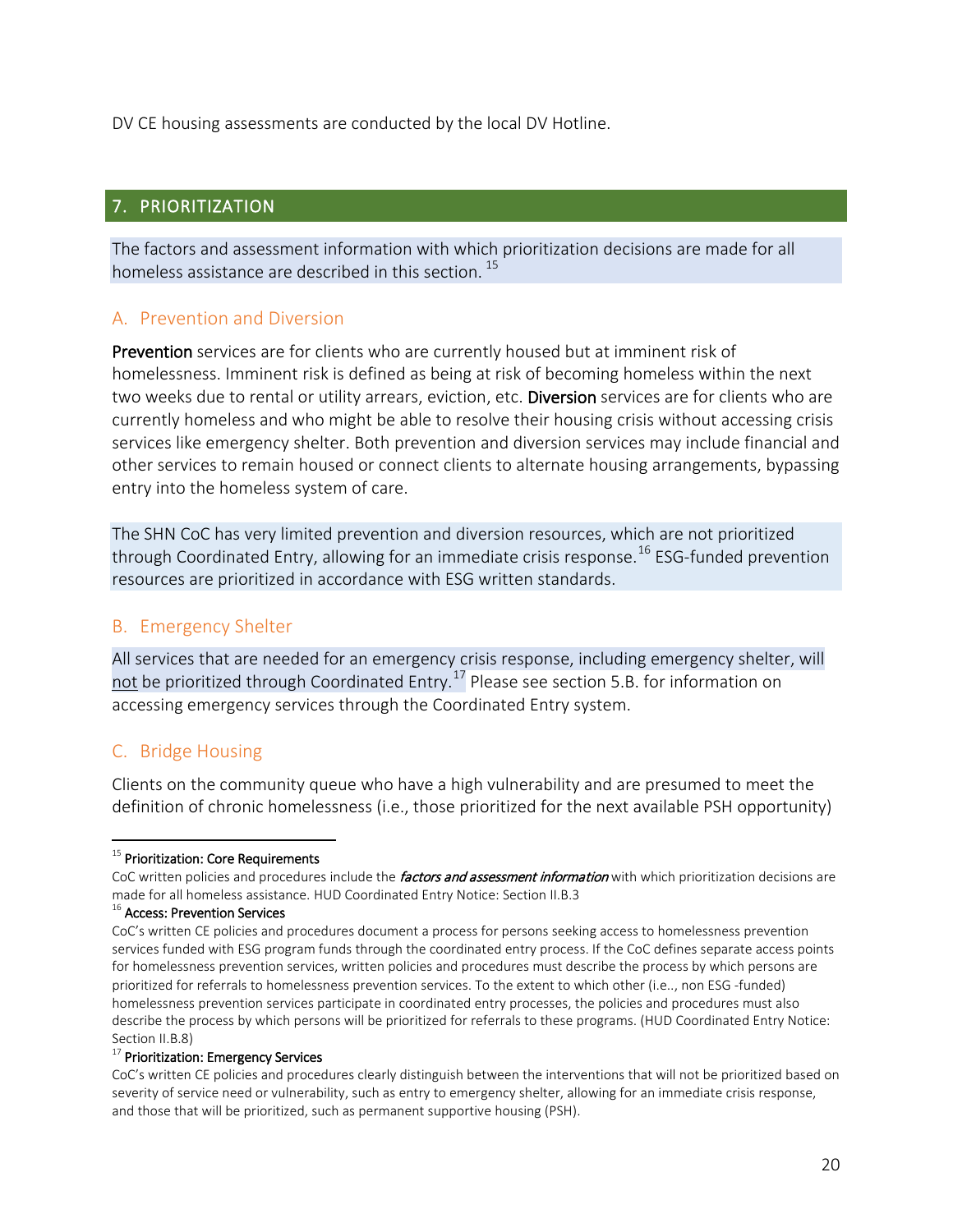will be evaluated for appropriateness to receive available bridge housing, with those having trimorbid conditions who are not accessing shelter services receiving the highest priority. To meet the eligibility criteria for bridge housing, an individual or family must be eligible, or presumptively eligible, for a PSH program to which they will transition.

# <span id="page-20-0"></span>D. Transitional Housing and Permanent Housing (including RRH and PSH)

After clients are assessed, they are assigned an assessment score. Each assessment tool (the CHAT, the F-CHAT, the TAY VI-SPDAT, and the DV Housing Assessment) is designed to measure clients' vulnerability based on the following factors: significant challenges or functional impairments—including physical, mental, developmental, or behavioral health challenges which require a considerable level of support in order to maintain housing;

- high utilization of crisis or emergency services to meet basic needs;
- vulnerability to illness or death; and
- vulnerability to victimization, including physical assault, trafficking or sex work.

After assessment, each client is placed on a priority list with all other clients who have been assessed using the same tool (e.g., clients who are assessed using the CHAT are placed on a list with all others who were assessed using the CHAT, and so on for clients assessed using the F-CHAT, TAY VI-SPDAT, and DV Housing Assessment). Each priority list is ordered by assessment score, with clients demonstrating the highest vulnerability located at the top of the list.

For clients with the same score, the following tie-breakers are used for each priority list:

- CHAT (Adults Without Children): Length of time homeless
- F-CHAT (Families): (1) Length of time homeless; (2) Number of family members (largest family is placed higher on the list); (3) Age of children (family with younger children is placed higher on the list)
- TAY-VI-SPDAT (Youth & TAY): (1) Victimization (as indicated by assessment and follow-up questions); (2) Length of time homeless; (3) Youth-led households with children under the age of 6 or pregnant head of household
- DV Housing Assessment (Survivors of Domestic Violence): Length of time homeless

Within each subpopulation's priority list, each client on the list is assigned a percentile score based on the client's position on that list, yielding a measure of comparative vulnerability with others who received the same assessment (i.e., the highest scoring client per each assessment will be assigned a percentile score of 100%, the lowest scoring client per each assessment will be assigned a percentile score of 0%, etc.). Once percentile scores are calculated for each client on each priority list, the four subpopulations' percentile lists are merged in HMIS to create a single Community Housing Queue, ordered by percentile.

Both the subpopulation priority and percentile lists and the Community Housing Queue are dynamic, with each client's position on the lists adjusting as new clients are assessed and added to the lists or removed from the list following a housing placement or other reason allowed for in these policies and procedures.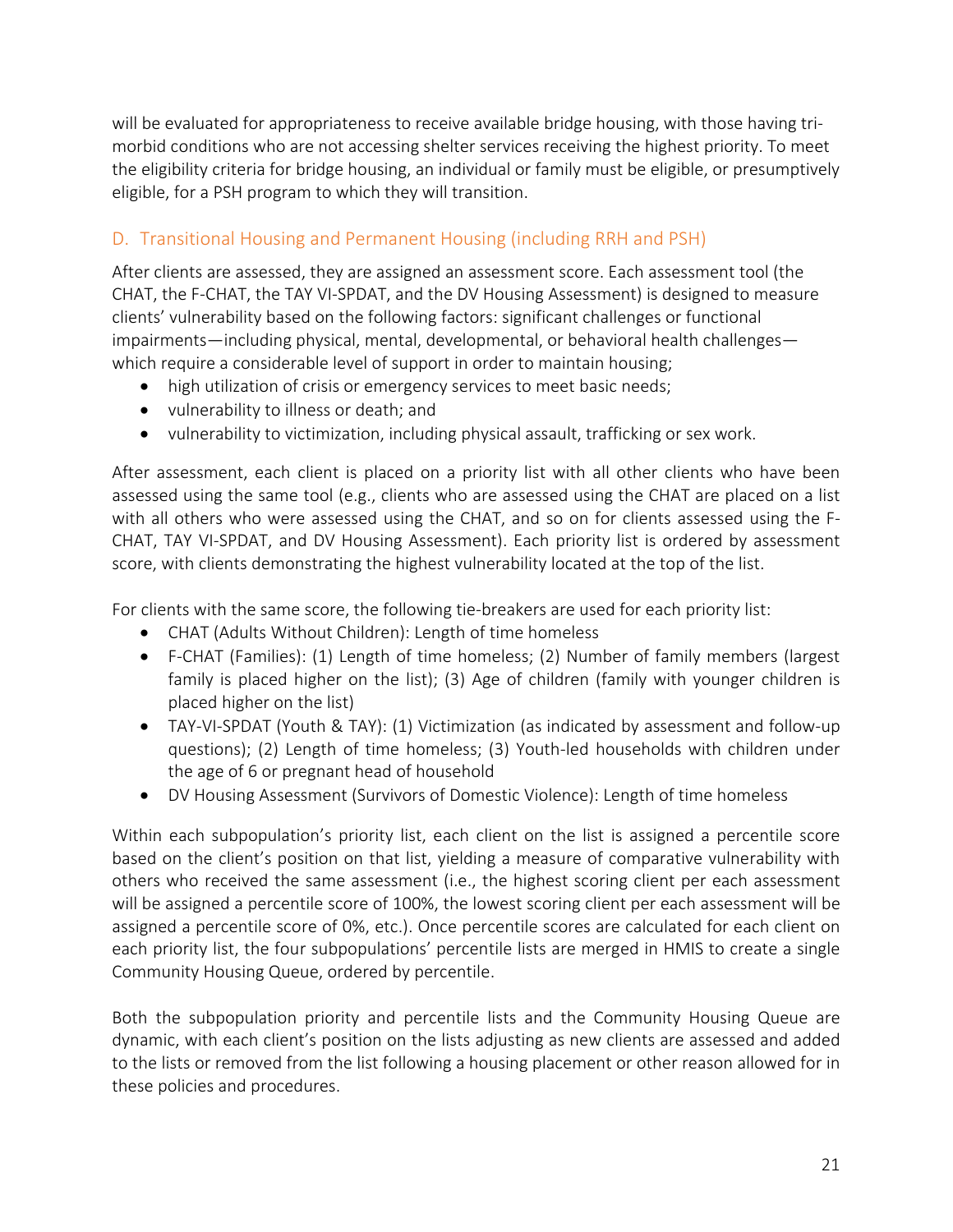Clients on the Community Housing Queue will be required to check in every thirty (30) days and update their location and contact information as needed. Check-in can include contacting an Assessment Site or provider, receiving a service recorded in HMIS, or having contact with a member of Coordinated Outreach. Lack of a contact or service in HMIS every thirty (30) days may result in them being dropped from the Community Housing Queue and consideration for homeless housing programs.

# <span id="page-21-0"></span>8. HOUSING MATCH AND REFERRAL

# <span id="page-21-1"></span>A. Prevention

Clients are matched to ESG-funded prevention resources in accordance with ESG written standards.

# <span id="page-21-2"></span>B. Bridge Housing

Clients at the top of the community housing queue who are verified or presumed chronically homeless will be identified by Community Matchers for potential placement in available bridge housing. The following eligibility criteria apply for bridge housing:

- a. A "homeless individual with a disability", as defined in the Act, who:
	- 1. Lives in a place not meant for human habitation, a safe haven, or in an emergency shelter; and
	- 2. Has been homeless (as described above) continuously for at least 12 months or on at least 4 separate occasions in the last 3 years where the combined occasions must total at least 12 months; Occasions separated by a break of at least 7 nights
	- 3. Stays in an institution of fewer than 90 days do not constitute a break.
- b. An individual who has been residing in an institutional care facility for fewer than 90 days and met all of the criteria in paragraph (1) of this definition, before entering that facility; or
- c. A family with an adult head of household (or if there is no adult in the family, a minor head of household) who meets all of the criteria in paragraphs (1) or (2) of this definition, including a family whose composition has fluctuated while the head of household has been homeless.

Identified client names will be referred to a navigation team. The team will locate the client and work with housing navigators to place the client in bridge housing.

Once in bridge housing, client navigators will work to verify chronicity. Length of time homeless will be verified and entered into HMIS. Disability verification will be obtained from an existing medical or behavioral health provider or client navigators will schedule an appointment for the client to see a physician or psychiatrist to verify disability. A client navigation team will ensure clients gets to and from their appointments. Housing navigators will work with clients on assessing permanent housing needs and accommodations and tenancy training/supports.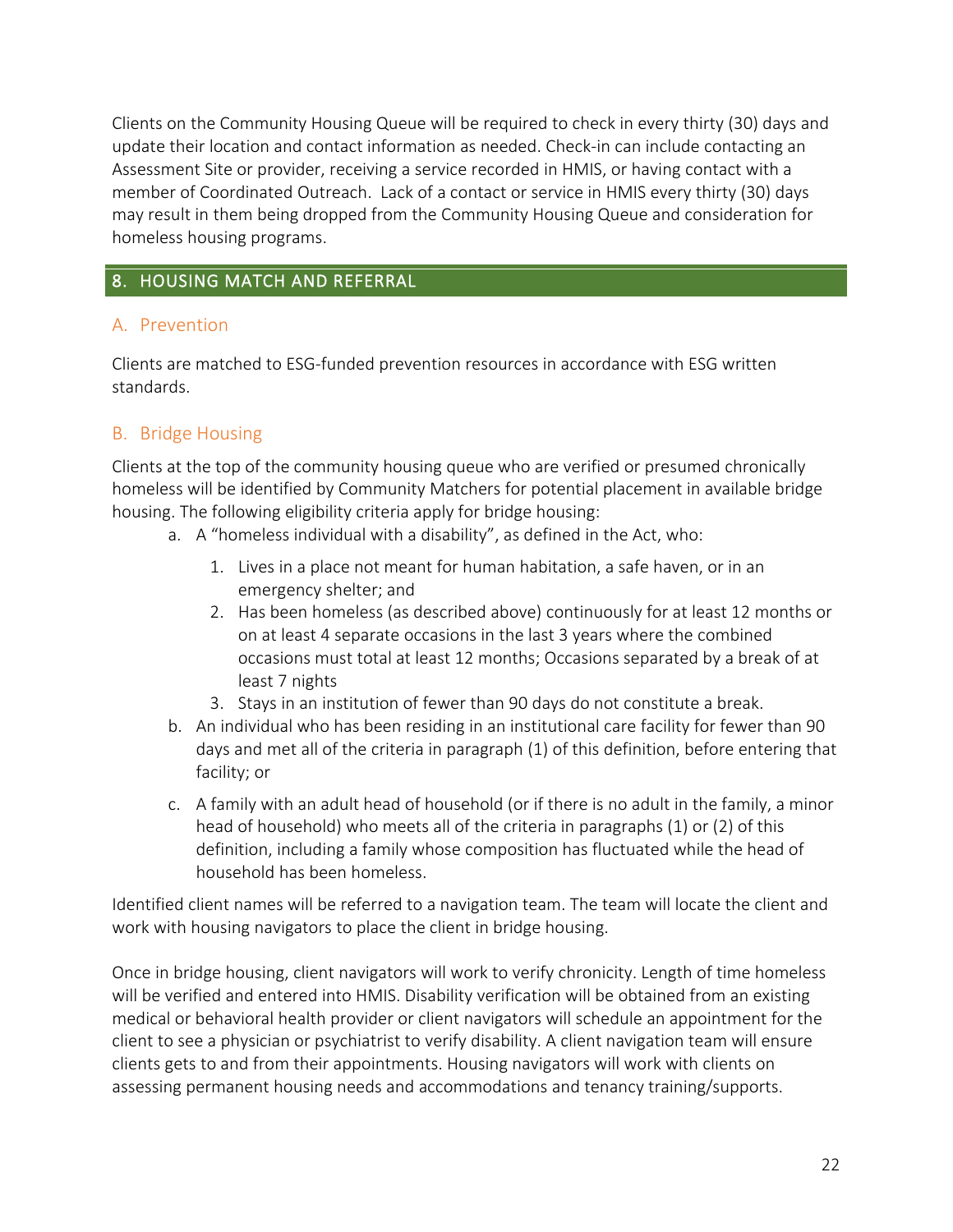When chronicity is verified, client navigators will notify the appropriate Community Matcher so an appropriate referral to permanent housing can be made.

# <span id="page-22-0"></span>C. Transitional and Permanent Housing (including RRH and PSH)

#### <span id="page-22-1"></span>i. Reporting Vacancies

Housing providers participating in the CE system are required to alert the appropriate Community Matchers (i.e., the Youth Community Matchers for a youth-designated vacancy; the Family Matchers for a family-designated vacancy; the DV Community Matchers for a DVdesignated vacancy; the Households Without Children Community Matchers for all other vacancies) of any new or pending vacancies (e.g., due to turnover or a new program coming online) as soon as possible, but no later than seven days following a vacancy. Tracking of vacancies may be handled through HMIS.

#### <span id="page-22-2"></span>ii. Sending/Receiving Referrals

When a vacancy is reported, the Community Matcher(s) for that subpopulation will use the Community Housing Queue to identify and refer the highest prioritized household who is eligible for the unit and does not already have a pending referral for the vacancy via HMIS.

In the event that two or more homeless households (regardless of the assessment administered to each) are identically prioritized for referral to the next available unit, and each household is also eligible for referral to that unit, the CoC will refer the household that first presented for assistance.

#### a. Youth

<span id="page-22-3"></span>Where multiple youth-designated vacancies occur, the youth-specific matching and care coordination group (composed of matchers from each youth referral-site agency) match the highest-prioritized youths who are eligible for the available units on the basis of each youth's individual needs, strengths, and circumstances.

## <span id="page-22-4"></span>iii. Client Location and Choice

When a client is referred for housing, the agency receiving the referral is responsible for attempting to locate that client and encouraging the client to enter the housing program. The housing provider receiving the referral should do a search in HMIS to see if client is connected with a service provider; if the client is connected to another service provider, the housing provider should collaborate with the service provider to locate the client and offer the housing opportunity. Outreach teams are also available to assist with notifying clients who have been referred for a housing opportunity. Because some homeless households may require significant engagement and contacts prior to entering housing, programs are not required to allow units to remain vacant indefinitely while waiting for an identified homeless person to accept an offer of housing. Instead, if a referral remains unfilled after 7 days of attempting to engage the intended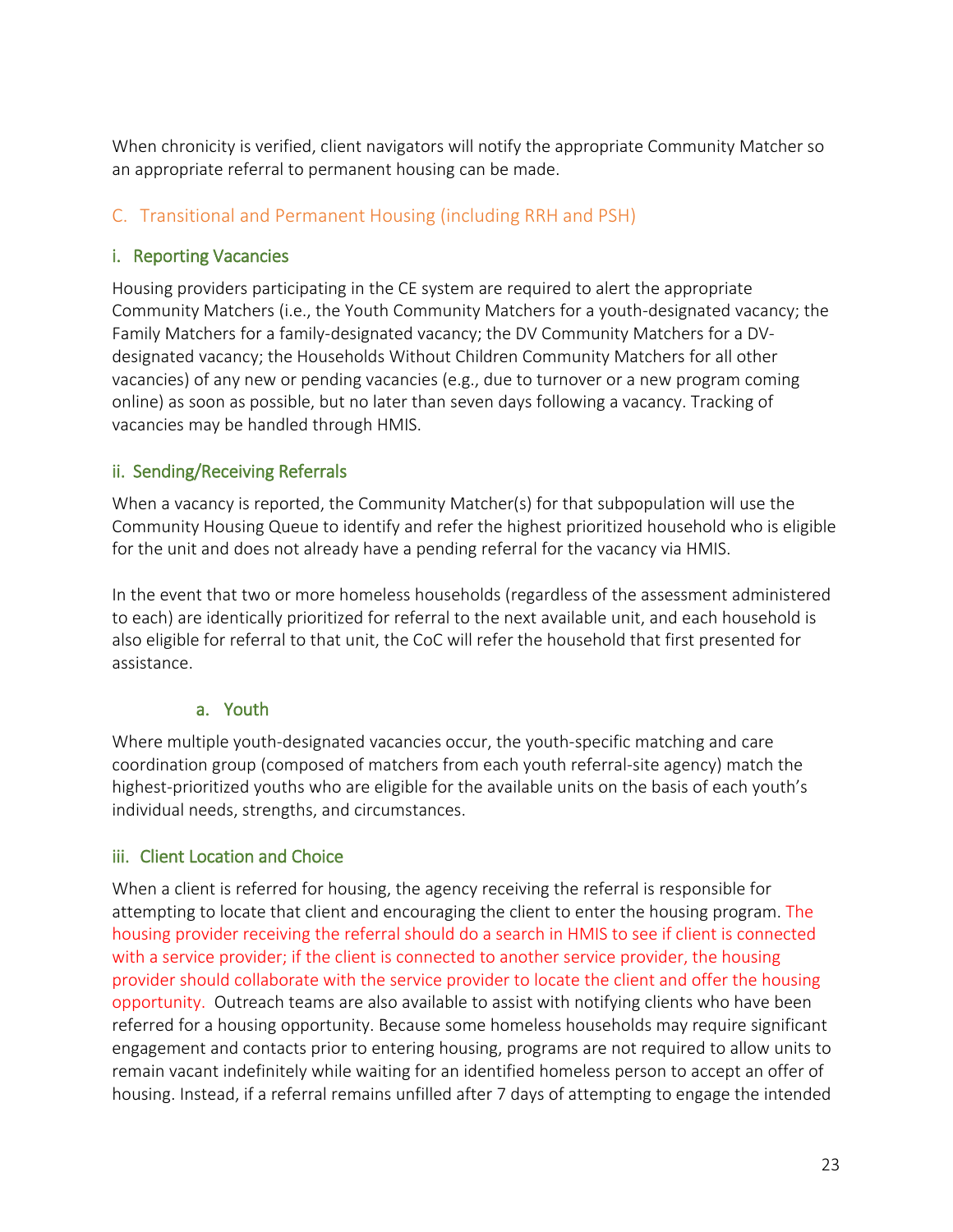tenant(s), the housing placement may be considered open again, and returned to the CE system for additional referral attempts with new client(s). However, if a placement is in process, a referral may remain open for 30 days, and additional time may be allowed beyond the 30 days if the program contacts the appropriate matchers to update them as to the status and expected placement timeline.

If a client is believed to no longer reside in the CoC's geographic area, and the CoC has no effective means of contacting that client, then the appropriate Community Matchers may remove that client from the Community Housing Queue.

Some prospective tenants may explicitly reject a particular housing placement. When this happens, outreach workers should attempt to determine the reason for the clients' refusal to accept the offered housing and to communicate this reason to the CE Working Group. Whenever possible, community matchers should take clients' known preferences into account when generating referrals.

Clients who reject a referral maintain their place on the CE Community Housing Queue and are offered the next available housing option for which they appear to be eligible.<sup>[18](#page-23-1)</sup> Two rejections of scattered-site housing will lead to a standardized evaluation by the CE Working Group to reassess the client's participation.

#### <span id="page-23-0"></span>iv. Reasons for Denial by Programs

It is expected that provider agencies will rarely reject a referral from the CE system. The two reasons a provider agency operating a CoC- or ESG-funded permanent housing program may reject a client referred by the CE system are:

- (1) the client is ineligible to participate in the program because of restrictions imposed by government regulations or outside funding sources; or
- (2) the program lacks the capacity to safely accommodate the client and/or provide necessary services.

All CoC- and ESG-funded provider agencies are expected to adopt a Housing First approach that continually lowers the barriers to entry for prospective clients, and that avoids screening out clients based on real or perceived barriers to success. A provider agency that repeatedly rejects referrals of high-needs clients based on an inability to safely accommodate those clients must attempt to improve its capacity to serve high-needs clients. The CE Working Group will arrange for training and technical assistance on this topic as needed.

<span id="page-23-1"></span><sup>&</sup>lt;sup>18</sup> Assessment: Participant Autonomy

CoC coordinated assessment participants are freely allowed to decide what information they provide during the assessment process, to refuse to answer assessment questions and to refuse housing and service options without retribution or limiting their access to other forms of assistance. Written policies and procedures specify the conditions for participants to maintain their place in coordinated entry prioritization lists when the participant rejects options. \*Note – Programs may require participants to provide certain pieces of information to determine program eligibility only when the applicable program regulation requires the information to establish or document eligibility. (HUD Coordinated Entry Notice: Section II.B.11) (requirement partially met here; fully met in other section of P+P)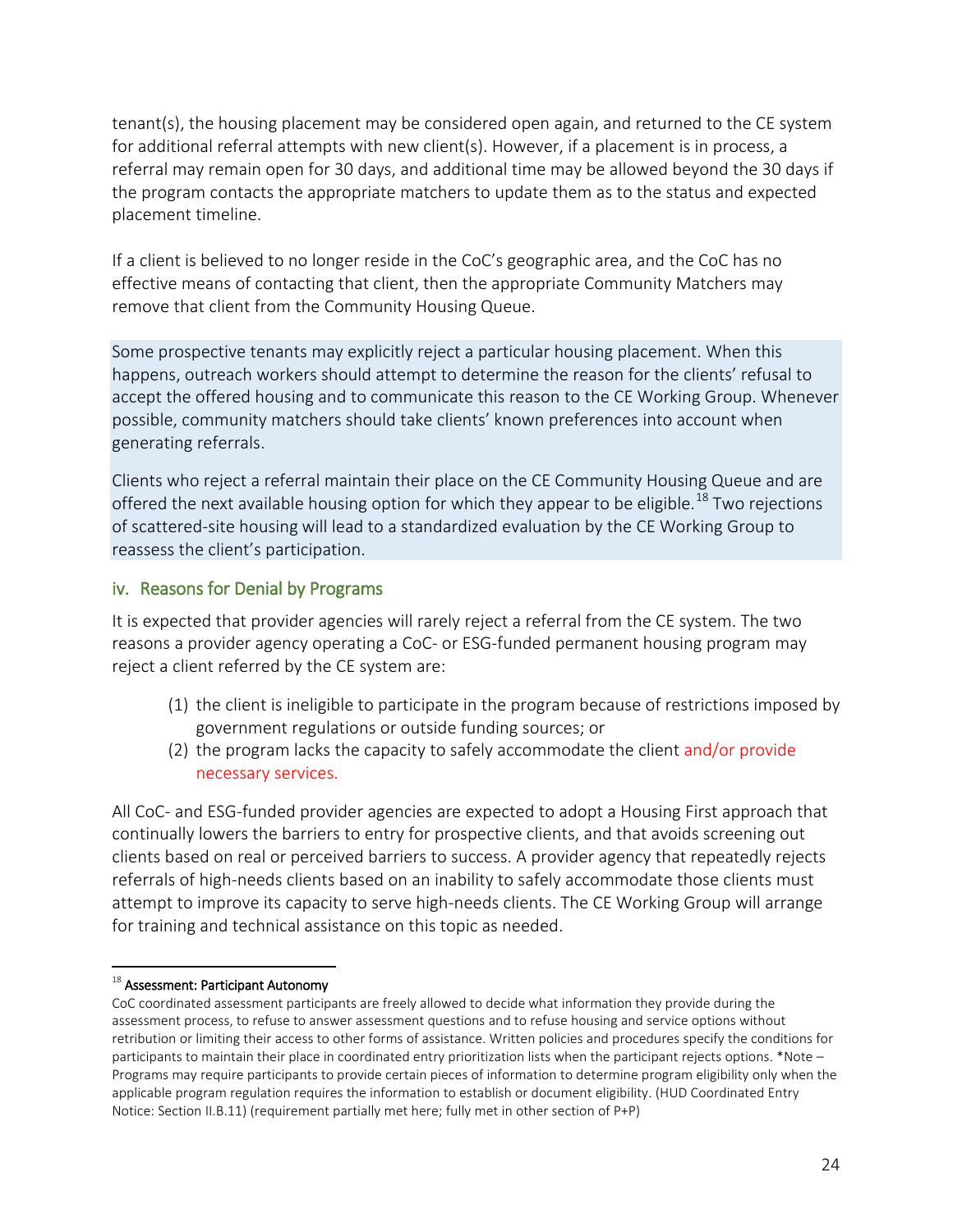If a program rejects a client referral for permanent housing, the program must document the time of the rejection and the particular reason for the rejection, and communicate that information to the client, the appropriate Community Matchers, and in HMIS. When the Community Matchers become aware that a client has been rejected by a program, they will investigate the reasons provided (if any), attempt to determine whether the client can be safely and lawfully placed in that program, and, if not, attempt to locate alternative housing for the client. A household will not lose its place on the Community Housing Queue simply because it was rejected by a provider agency.

The CE Working Group will be monitoring and evaluating all rejected referrals on an ongoing basis to:

- provide ongoing process improvement recommendations on continued implementation of CE;
- identify patterns of inappropriate rejections by provider agencies;
- identify potential issues with specific clients being rejected by multiple provider agencies or rejecting multiple placement opportunities; and
- investigate and pursue an appropriate course of action for identified issues.

The CE Working Group may refer unresolved matters to the SHN CoC Board if necessary.

## <span id="page-24-0"></span>9. DATA QUALITY AND PRIVACY

#### <span id="page-24-1"></span>A. HMIS Standards

Except as otherwise specified, data associated with the CE system should be stored in the CoC's HMIS. All data entered into or accessed or retrieved from HMIS must be protected and kept private in accordance with the Clarity Nevada HMIS Governance Charter's Privacy Plan and HMIS Data and Technical Standards as announced by the CoC Interim Rule at 24 CFR 578.7(a)(8).<sup>[19](#page-24-2)</sup>

Before collecting any information as part of the CE system, all staff and volunteers must first either (1) obtain the participant's informed consent to share and store participant information for the purposes of assessing and referring participants through the CE process, or (2) confirm that such consent has already been obtained and is still active. Whenever possible, the participant's consent should be in written form.<sup>[20](#page-24-3)</sup>

<span id="page-24-2"></span><sup>&</sup>lt;sup>19</sup> Assessment: Privacy Protections

CoC has established written policies and procedures concerning *protection of all data* collected through the CE assessment process. (HUD Coordinated Entry Notice: Section II.B.12)<br><sup>20</sup> Data Management: Privacy Protections

<span id="page-24-3"></span>CoC's written CE policies and procedures include protocols for obtaining participant consent to share and store participant information for purposes of assessing and referring participants through the coordinated entry process. HUD Coordinated Entry Notice: Section II.B.12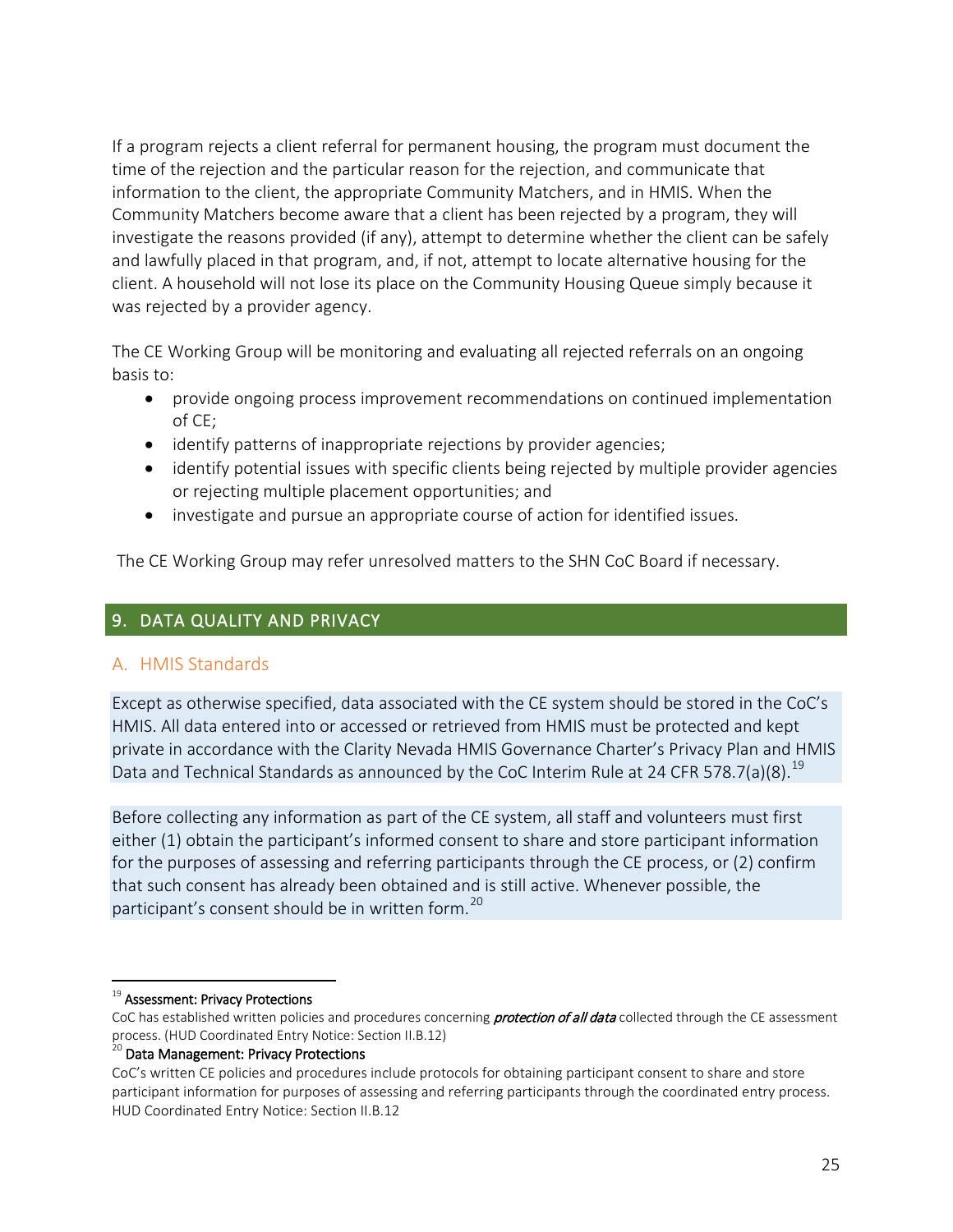The CoC will not deny services to any participant based on that participant's refusal to allow their data to be stored or shared unless a Federal statute requires collection, use, storage, and reporting of a participant's personally identifiable information as a condition of program participation. Where appropriate, non-personally-identifiable information about participants who refuse consent to share personally identifiable data should be logged in an electronic case file that uses pseudonyms, e.g., "Jane Doe," to preserve as much non-personally-identifiable information as possible for statistical purposes.

The completeness and accuracy of data entered into the CE system will be checked at least once per month as part of the community's overall efforts to continuously improve data quality. The CoC will provide training and technical assistance upon request to anyone using the CE system who faces obstacles to inputting complete and accurate data, and may recommend and/or require technical assistance for providers who receive a low score on automated data quality reports.

## <span id="page-25-0"></span>B. What Data Will Be Collected

Data that is required to assess, prioritize, match, and refer a household for housing, homeless services, and/or mainstream resources will be collected by the CE system. Data needed to assess and evaluate the CE system itself, such as system performance metrics, recidivism data, and client and provider satisfaction surveys, should also be collected by the CE system.

## <span id="page-25-1"></span>C. Who May Access Coordinated Entry Data

Only individuals who have completed a full set of HMIS training and signed an HMIS end-user agreement may directly access CE system data. All such persons must be informed of and understand the privacy rules associated with collection, management, and reporting of client data.

Only persons who have a direct role to play in the CE system (i.e., intake, assessment, matching, referral, management, technical assistance, or evaluation) should have direct access to CE system data on the general homeless population of the CoC. Other service providers should be limited to data that relates to specific clients who are currently assigned to or enrolled with those service providers.

In certain circumstances, individuals can access CE HMIS data for research purposes without meeting the above criteria. A research data agreement is required to receive HMIS aggregated data. Please see the Clarity Nevada HMIS Governance Charter for more details on research agreements.

## <span id="page-25-2"></span>D. When Personally Identifiable Data Can Be Shared

It is often useful to share certain kinds of data collected during the CE process, including:

• among different homeless service providers;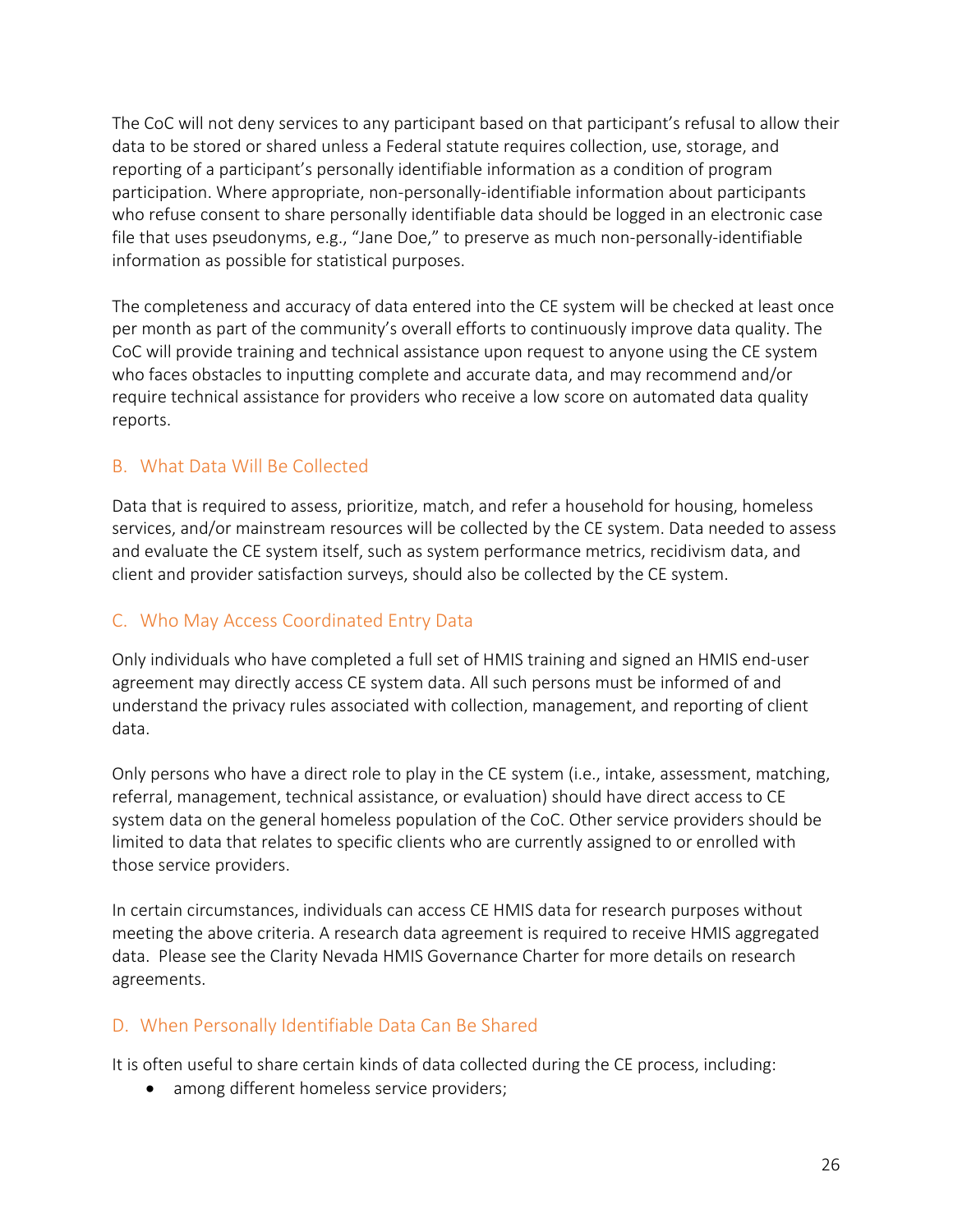- between a homeless service provider and a mainstream resource provider such as Medicaid;
- between multiple data systems to reduce duplicative efforts and increase case coordination across providers and funding streams; or
- with the general community for purposes of education and advocacy.

However, in sharing data, great care must be taken not to share personally identifiable data outside the context of the systems and purpose(s) covered by the client's affirmative consent. Therefore, all entities that routinely share data with or receive data from the CE system must sign data-sharing agreements that obligate the entities to follow comparable privacy standards and that restrict the use of the data being shared to uses that are compatible with clients' consent.

In particular, personally identifiable data must always be used for the benefit of the client to which the data pertains, and not for the general convenience of other government entities. Requests for data made by prosecutors, detectives, immigration officials, or by police officers who are not actively cooperating with the CoC should be refused unless the requesting party displays a valid warrant specifically ordering the release of the data.

# <span id="page-26-0"></span>E. When Anonymous Data Can Be Shared

Data that is truly anonymous can be shared for any legitimate purpose of the CoC, but care must be taken to ensure that data has been reliably stripped of all characteristics that could conceivably be used to re-associate the data with a particular individual or household. Some characteristics that appear to be anonymous could be personally identifiable within the context of a relatively small community. For example, there may be only one formerly homeless person in the CoC who has a particular birthdate.

Similarly, a piece of data that is not personally identifiable in isolation may become personally identifiable when combined with other (supposedly) anonymous data. For instance, "chronically homeless" is not a personally identifiable characteristic, but if there are only three chronically homeless Hispanic veterans in the CoC, then informed observers may be able to match a case note made about a "chronically homeless Hispanic veteran" with a particular individual, thereby violating that individual's privacy.

# <span id="page-26-1"></span>F. Additional Safeguards for Survivors of Domestic Violence

In addition to the safeguards described above, further safeguards must be taken with any data associated with anyone who is, was, or may be fleeing from or experiencing any form of domestic violence, including dating violence, stalking, trafficking, and/or sexual assault, regardless of whether such people are seeking shelter or services from non-victim-specific providers.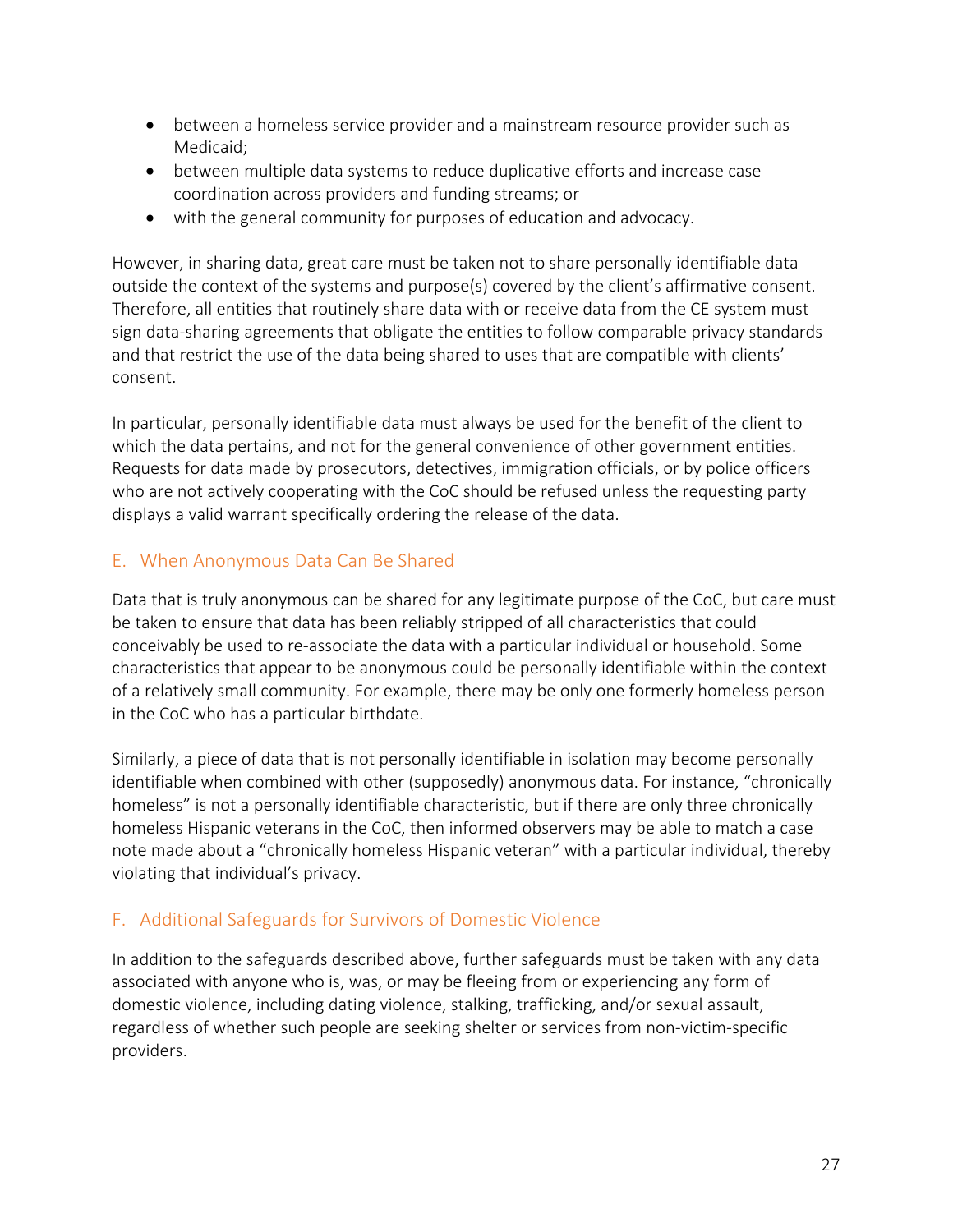DV CE housing assessments are conducted by the local DV Hotline outside of HMIS, within a comparable database. Within the comparable database, clients are entered anonymously (i.e., no identifiable information is entered). Until appropriate housing is available, clients remain on a queue within the comparable database, sorted by DV Housing Assessment score. Since the DV queue contains no identifiable information, it can be shared with the community as part of the Community Housing Queue for purposes of consideration as non-DV designated permanent housing beds become available, ensuring that survivors of domestic violence are able to fully participate in the CE process.

#### <span id="page-27-0"></span>10. EVALUATION AND MONITORING

At least once per year, the CE Working Group or an authorized subcommittee or ad-hoc group will consult with each participating project, and with project participants, to evaluate the intake, assessment, and referral processes associated with CE. The CE Working Group will solicit feedback addressing the quality and effectiveness of the entire CE experience for both participating projects and for households. All feedback collected will be private and must be protected as confidential information.

The evaluation will employ multiple feedback methodologies each year to ensure that participating projects and households have frequent and meaningful opportunities for feedback. Each year, the evaluation will use at least one of the following methods:

- surveys designed to reach at least a representative sample of participating providers and households;
- focus groups of five or more participants for each sub-population that approximate the diversity of the participating providers and households; or
- individual interviews with enough participating providers and households to approximate the diversity of participating households.

In addition to at least one of the above, the CoC will examine how the CE system is affecting the CoC's HUD System Performance Measures, and vice versa. To that end, the evaluation will also include project- and system-level HMIS data.

The CE Working Group or an authorized sub-committee or ad hoc group will collect feedback and data comprising the evaluation for review and analysis by a body designated by the CE Working Group. Dependent upon funding and evaluator availability, every three years an independent evaluator will perform a formal review and analysis. The CE Working Group will present the final evaluation with recommendations, if any, to the SNH CoC Board, which will consider what changes are necessary to the CE system's processes, policies, and procedures in light of the feedback received. $^{21}$  $^{21}$  $^{21}$ 

<span id="page-27-1"></span> $21$  Evaluation: Evaluation Methods

CoC ensures through written CE policies and procedures the frequency and method by which the CE evaluation will be conducted, including how project participants will be selected to provide feedback, and must describe a process by which the evaluation is used to implement updates to existing policies and procedures.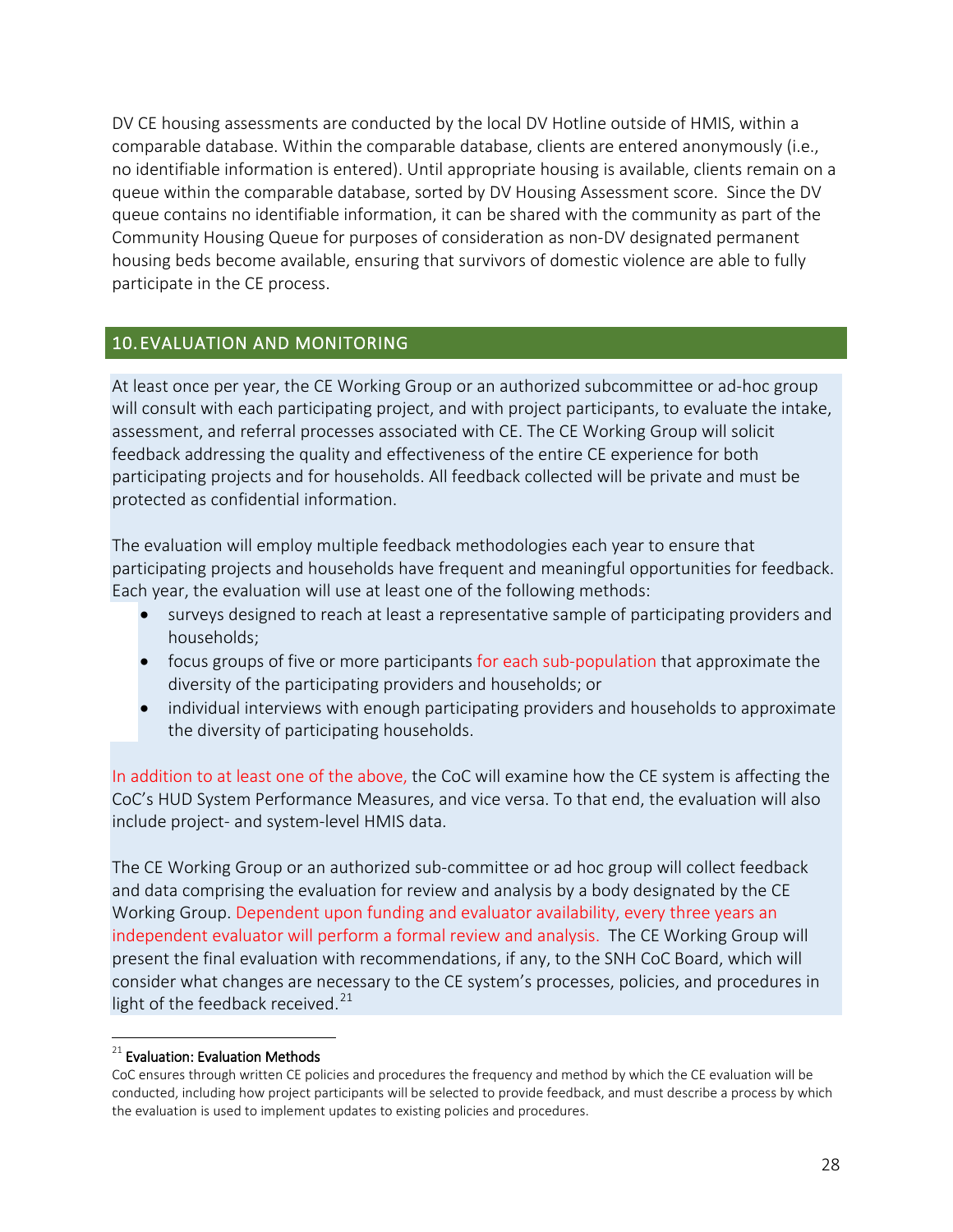## <span id="page-28-0"></span>11. FAIR HOUSING AND MARKETING/ADVERTISING

#### <span id="page-28-1"></span>A. Non-Discrimination Policy

The Southern Nevada Continuum of Care does not tolerate discrimination on the basis of any protected class (including actual or perceived race, color, religion, national origin, sex, age, familial status, disability, sexual orientation, gender identity, or marital status) during any phase of the CE process.

Some programs may be forced to limit enrollment based on requirements imposed by their funding sources and/or state or federal law. For example, a HOPWA-funded project might be required to serve only participants who have HIV/AIDS. All such programs will avoid discrimination to the maximum extent allowed by their funding sources and their authorizing legislation.

All aspects of the Southern Nevada CE system will comply with all Federal, State, and local Fair Housing laws and regulations. Participants will not be "steered" toward any particular housing facility or neighborhood because of race, color, national origin, religion, sex, disability, or the presence of children.

All locations where persons are likely to access or attempt to access the CE System will include signs or brochures displayed in prominent locations informing participants of their right to file a non-discrimination complaint and containing the contact information needed to file a nondiscrimination complaint. The requirements associated with filing a non-discrimination complaint, if any, will be included on the signs or brochures. $^{22}$  $^{22}$  $^{22}$ 

When a discrimination complaint relating to the CE process is received, the CE Working Group will complete an investigation of the complaint within 30 days by attempting to contact and interview a reasonable number of persons who are likely to have relevant knowledge, and by attempting to collect any documents that are likely to be relevant to the investigation. Within 30 days after completing the investigation, the CE Working Group will write an adequate report of the investigation's findings, including the investigator's opinion about whether inappropriate discrimination occurred and the action(s) recommended by the investigator to prevent discrimination from occurring in the future. If appropriate, the investigator may recommend that the complainant be re-assessed or re-prioritized for housing or services. The report will be kept on file for two years.

# <span id="page-28-2"></span>B. Cultural and Linguistic Competence

<span id="page-28-3"></span><sup>&</sup>lt;sup>22</sup> Prioritization: Non-Discrimination

CoC's written CE policies and procedures document process for participants to file a non-discrimination complaint.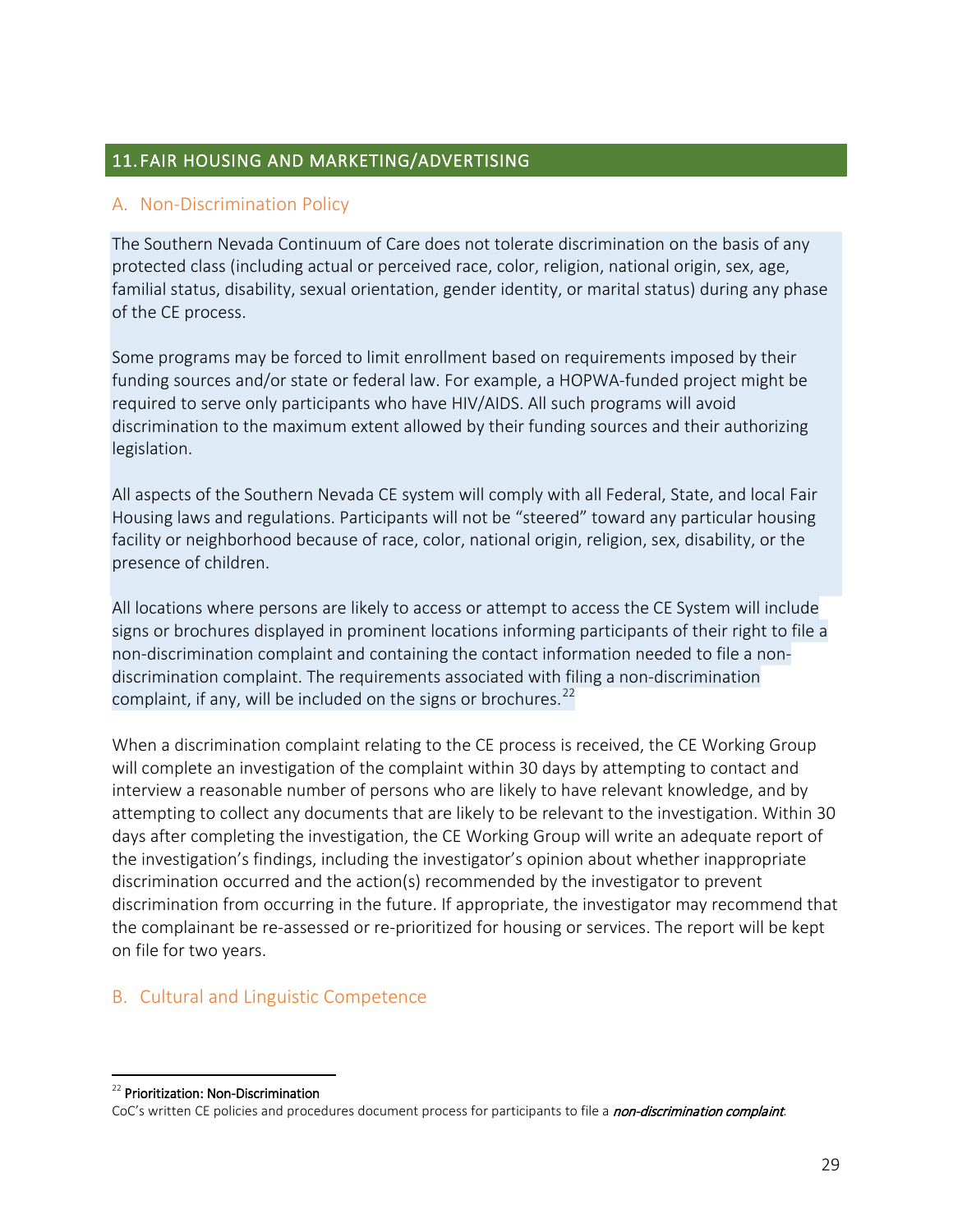All staff administering assessments must use culturally and linguistically competent practices. The CoC works to ensure this, by, among other things:

- incorporating cultural and linguistic competency training into the required annual training protocols for participating projects and staff members; and
- ensuring that assessments use culturally and linguistically competent questions for all persons that reduce cultural or linguistic barriers to housing and services for special populations.

All assessment staff must be trained on how to conduct a trauma-informed assessment of participants. Special consideration and application of trauma-informed assessment techniques are afforded survivors of domestic violence or sexual assault to help reduce the chance of retraumatization.

All assessment staff must be trained on safety planning and on what steps to take next if safety issues are identified during the process of participant assessment.

Annual trainings covering cultural and linguistic competence, as well as safety planning, will be offered to new assessment staff, and annually to all assessment staff.

# <span id="page-29-0"></span>C. Marketing and Advertising

The CoC will affirmatively market housing and supportive services to eligible persons who are least likely to apply in the absence of special outreach, including those who fall into one or more of the following sub-populations:

- Persons experiencing chronic homelessness
- Youth who do not self-identify as homeless
- Persons residing in remote or difficult to reach areas (e.g., in tunnels, in desert areas)
- Veterans not seeking services from the VA
- Persons with serious mental illness
- Persons actively using substances

This marketing will be conducted using the following media:

- Agency websites and the SHN CoC's website (ongoing)
- Brochures / Flyers (ongoing)
- Billboards (as resources allow)
- Announcements at Community Events (ongoing)
- Newspapers / Magazines (as resources allow)
- Outreach (ongoing)
- Radio (as resources allow)
- Social Media (ongoing)
- Television (as resources allow)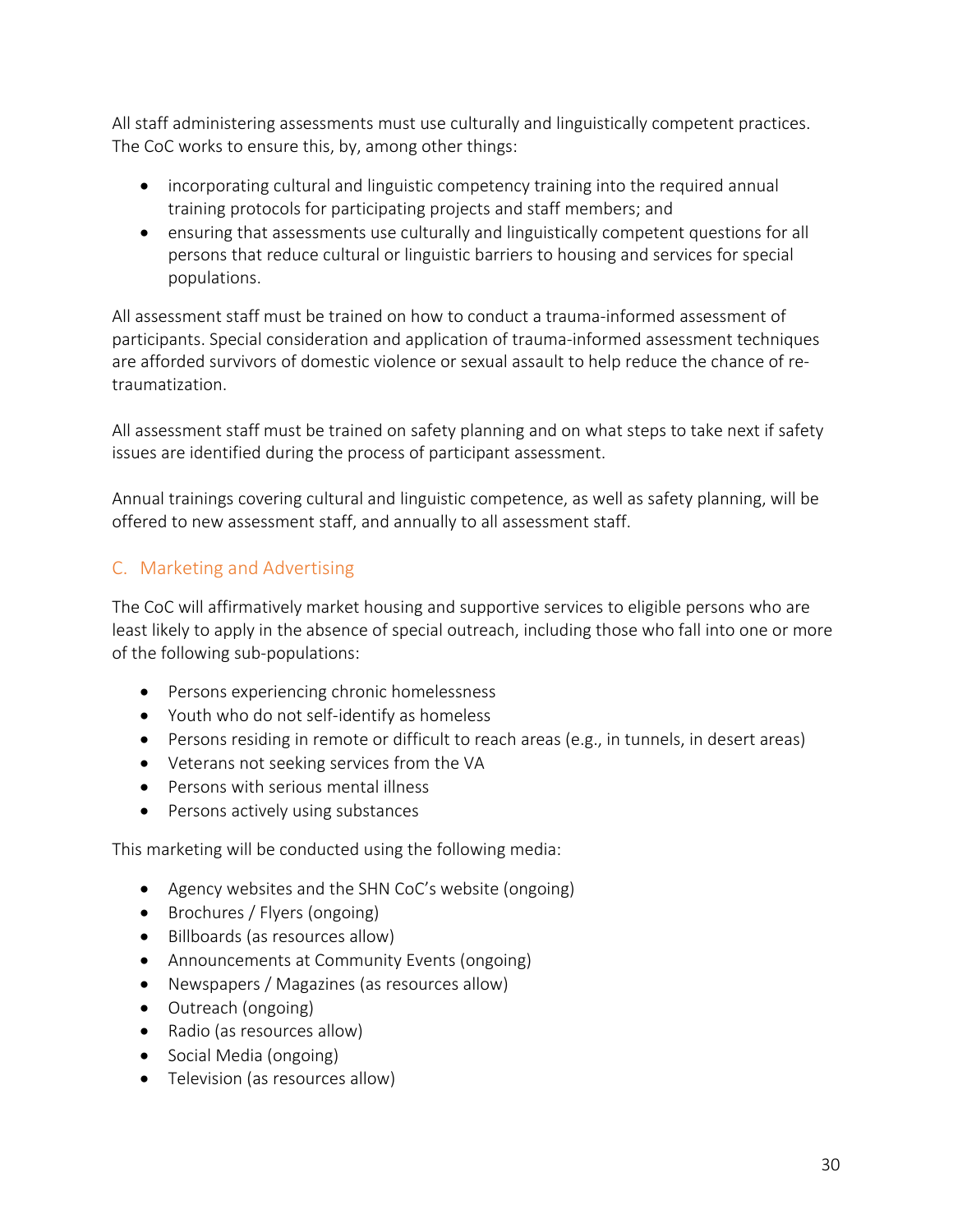The marketing campaign will be designed to ensure that people in different populations and subpopulations in the CoC's geographic area, including people experiencing chronic homelessness, veterans, families with children, youth, and survivors of domestic violence, have fair and equal access to the CE process. $^{23}$  $^{23}$  $^{23}$ 

Similarly, the marketing campaign will be designed to ensure that the CE process is available to all eligible persons regardless of race, color, national origin, religion, sex, age, familial status, disability, actual or perceived sexual orientation, gender identify, or marital status.<sup>[24](#page-30-2)</sup>

All physical access sites in the CE system must be accessible to individuals with disabilities, including individuals who use wheelchairs, as well as people in the CoC who are least likely to access homeless assistance. Marketing materials will clearly convey that the access sites are accessible to all sub-populations.<sup>[25](#page-30-3)</sup>

Intentional, targeted efforts are made to ensure physical Access Sites are accessible to individuals with disabilities, as well as to ensure effective communication with individuals with disabilities. These efforts include the following:

- Physical Access Sites are inspected to ensure accessibility.
- Physical Access Sites must include private spaces to conduct assessments and intake, to allow for the Release of Information, Assessment, and other steps of the intake process to be read aloud to clients with visual impairments.
- With sufficient advanced notice, interpretation services can be made available for clients who have hearing impairment and/or who need assistance in languages other than English.

## <span id="page-30-0"></span>12. TRAINING

#### <span id="page-30-1"></span><sup>23</sup> Planning: Marketing

Coordinated entry written policies and procedures ensure all people in different populations and subpopulations in the CoC's geographic area, including people experiencing chronic homelessness, veterans, families with children, youth, and survivors of domestic violence, have fair and equal access to the coordinated entry process. (HUD Coordinated Entry Notice: Section II.B.5)

# <span id="page-30-2"></span> $^{24}$  Planning: Marketing

Coordinated entry written policies and procedures include a strategy to ensure the coordinated entry process is available to all eligible persons regardless of race, color, national origin, religion, sex, age, familial status, disability, actual or perceived sexual orientation, gender identify, or marital status. (HUD Coordinated Entry Notice: Section II.B.5 HUD Equal Access rule: 24 CFR 5.105(a)(2) and 5.106(b))<br><sup>25</sup> Access: Marketing

<span id="page-30-3"></span>CoC's written coordinated entry policies and procedures document steps taken to ensure access points, if physical locations, are accessible to individuals with disabilities, including accessible physical locations for individuals who use wheelchairs, as well as people in the CoC who are least likely to access homeless assistance. HUD Coordinated Entry Notice: Section II.B.5.c / Access: Marketing - CoC's written CE policies and procedures document steps taken to ensure effective communication with individuals with disabilities. Recipients of Federal funds and CoCs must provide appropriate auxiliary aids and services necessary to ensure effective communication (e.g. Braille, audio, large type, assistive listening devices, and sign language interpreters) (HUD Coordinated Entry Notice: Section II.B.5.c)